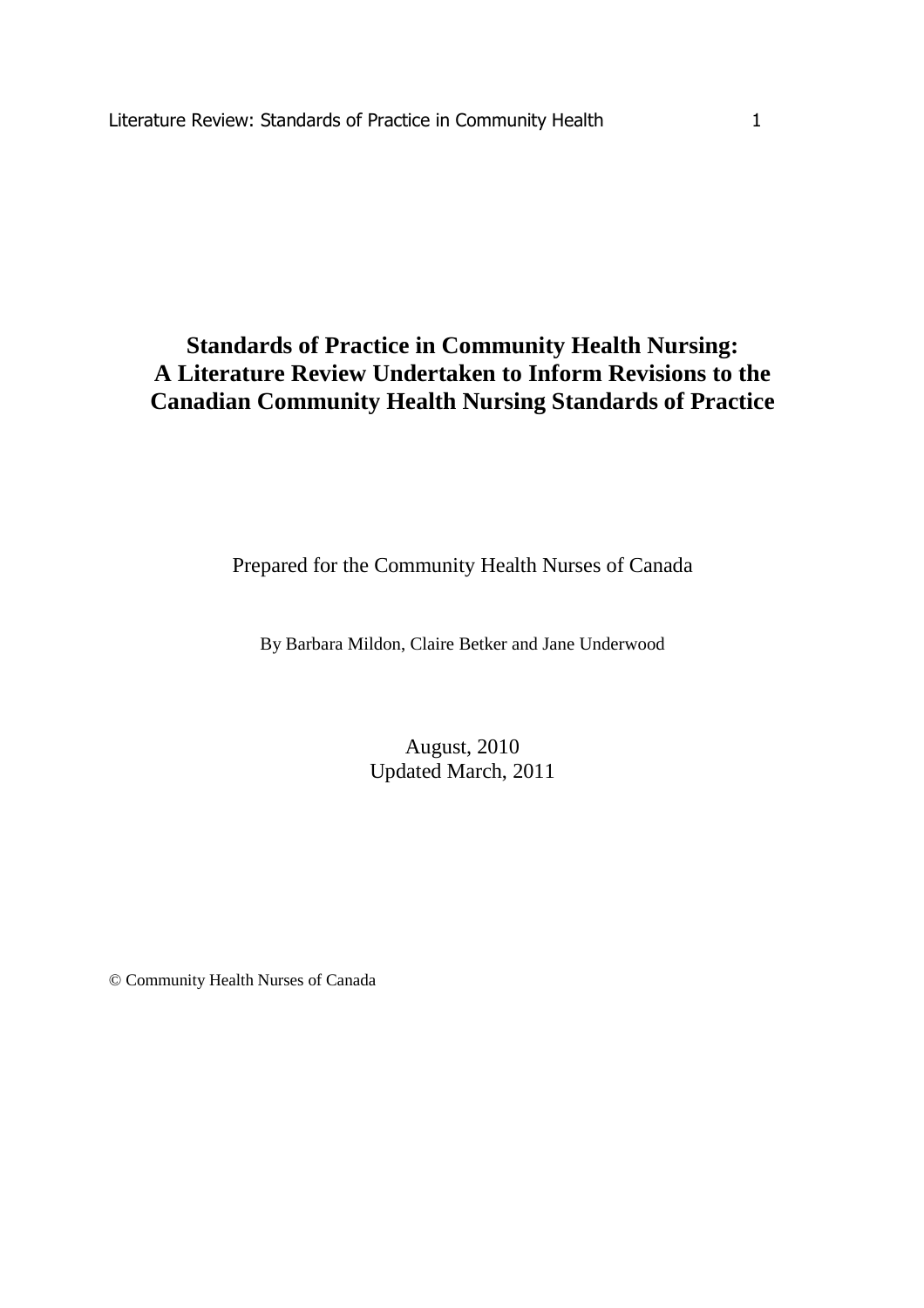#### **Introduction**

This literature review was undertaken to inform a review and revisions to the Canadian Community Health Nursing Standards of Practice (hereafter referred to as the Standards). The Standards were first published by the Community Health Nurses Association of Canada (CHNAC) in 2003 and were edited and re-printed in 2008. The specific purpose of this literature review was to determine the degree to which the Standards remain comprehensive, current and relevant for contemporary community health nursing practice. This document reports the process and results of the literature review in the context of the standards.

The description of community health nursing in the Standards (CHNAC, 2008, p. 9) notes that the various characteristics of the organizations that employ community health nurses (CHNs) act as enablers or barriers for their practice. Accordingly, because nurses enact standards of practice within the context of their work environments, this document reflects the assumption that a quality setting is a requirement for nurses to be able to practice according to standards (Mackay and Risk, 2001; Underwood et al., 2009).

#### *Standards of Practice*

Standards of practice have been defined as "a published set of behavioral and professional expectations of certificate holders" (Professional Testing Inc., 2010). As noted in the introduction to the Standards (CHNAC, 2008, p. 5), the development of standards of practice is linked to nursing's designation as a self-regulating profession. Self regulation acknowledges that the profession alone has the unique knowledge required to develop standards of practice that are based on its identified values (CNA, 2002). Nursing regulators in each jurisdiction are legally required to set the basic or minimum standards of professional practice, and to monitor and enforce the standards in the interest of the public (CNA, 2002). Standards set by the regulatory bodies for registered nurses (RN) in each province and/or territory of Canada must be adhered to by every RN in that jurisdiction, "regardless of their role, job description or area of practice" (College of Nurses of Ontario, 2009a, p. 1). In contrast, standards developed for a specialty nursing practice such as community health nursing are endorsed by CNA, are national in scope (CNA, 2002) and are intended to complement nursing practice sub-specialties and regulatory standards. Consequently, a community health nurse practices according to both the provincial/territorial standards of practice, and the Canadian Community Health Nursing Standards of Practice.

# **Section One: Literature Review Methodology**

This literature review utilized the scoping study methodology described by Arksey and O'Malley (2005) to summarize the research evidence relevant to the Canadian Community Health Nurse Standards of Practice. Scoping studies undertake to include the most relevant literature irrespective of study design and do not rate the quality of the literature. In keeping with the methodology, strict limitations were not placed on search terms, identification of relevant studies or criteria for inclusion of specific studies. Each of the five stages that characterize scoping studies (Arksey and O'Malley, 2005) was completed as follows.

The following two research questions (stage one) guided the scoping review:

- 1. Does the literature provide evidence that each of the standards remains valid?
- 2. Are there content gaps in the standards?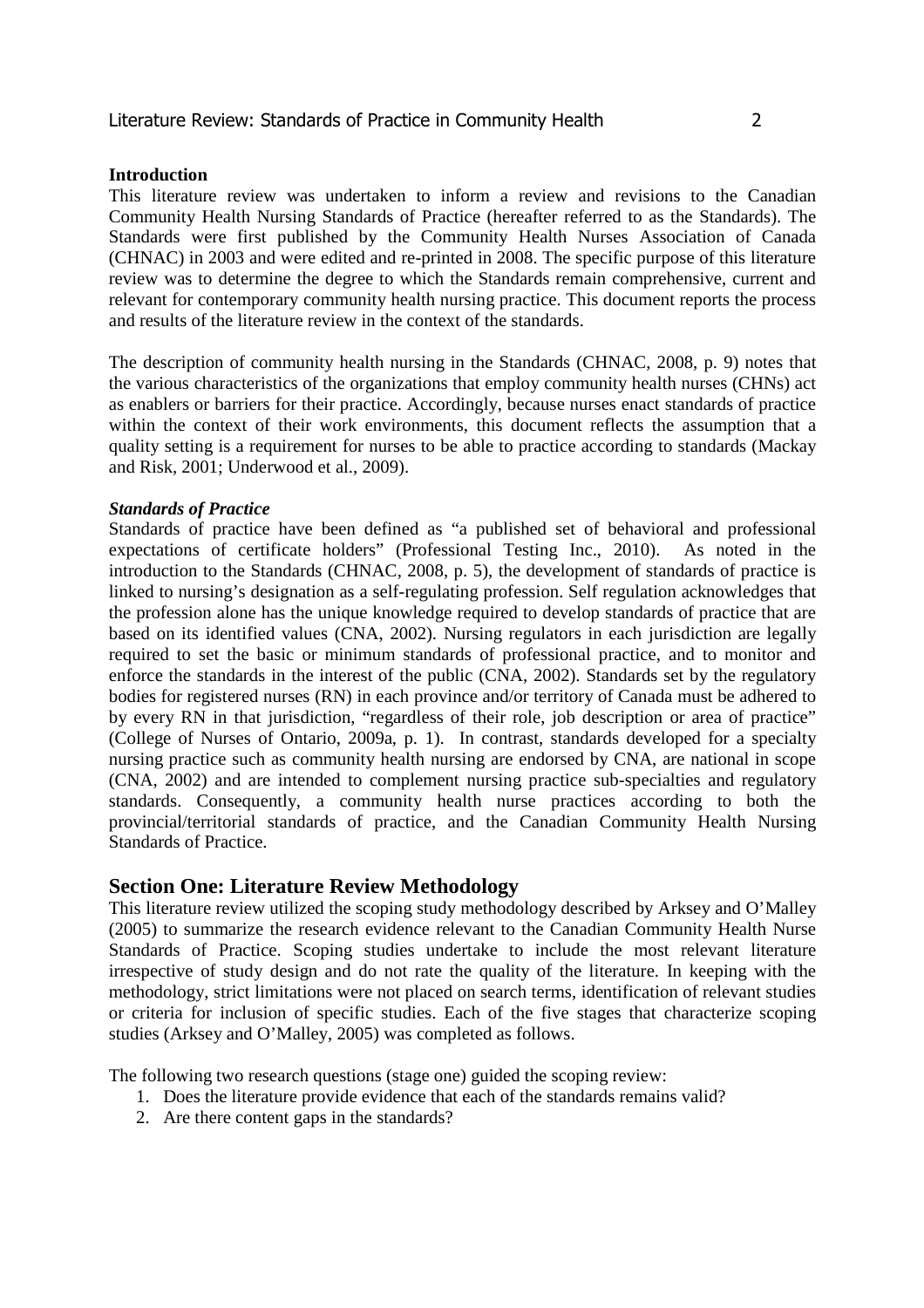Relevant studies were identified (stage two) through a search of the Cinahl and Medline databases. Studies suggested by community health nursing experts were also included. Studies were selected (phase three) if they addressed the context or content of one or more of the standards or provided evidence from studies examining one or more of the standards. Complete copies of articles were reviewed for all studies that appeared most relevant to the study questions. Data were grouped according to each of the standards (stage four). Lastly the results are summarized in this report (stage five).

# **Literature Search Strategy**

The CINAHL and Medline databases were searched for the time period of 2005 – 2010. This time period was selected to capture the most recent literature while also promoting an efficient and timely review. The key words utilized were as follows:

- Community health nursing and practice
- Community health nursing and standards of practice
- Public health nursing and practice
- Public health nursing and standards of practice
- Home health nursing and practice
- Home health nursing and standards of practice

The search was limited to citations printed in English. It did not limit citations to those that were peer reviewed because it was expected that relevant literature would be found in newsletters or journals published by regulatory colleges or associations which are generally not peer-reviewed.

### **Inclusion Criteria**

Articles were included if they were primarily concerned with aspects of community health nursing practice. Articles that described practice in countries other than Canada were considered for inclusion as it was speculated that they might reveal additional standards or practice indicators that would be relevant to community health nursing practice in Canada. However, preference was given to Canadian publications.

# **Exclusion Criteria**

Articles that provided historical background to community health nursing were excluded as the literature review focused on current practice. Articles were also excluded if they focused on financial or legal matters, or were book reviews, editorials, commentaries or announcements.

### **Supplementary Literature**

A convenience sample of community health nursing textbooks was accessed and relevant content is reported in this literature review. Additionally, upon the advice of experts in community health nursing, standards for specific practice specialties such as parish nursing, telehealth and occupational health nursing as well as several recent publications in the field of community health nursing were also retrieved and reviewed. Some of the suggested publications stand alone as valuable practice guides or resources while also serving as companion documents to the Canadian Community Health Nursing Standards of Practice because they provide foundational information, add context to the practice, and/or further detail and clarify the standards by articulating action based competencies. The specific titles are listed below.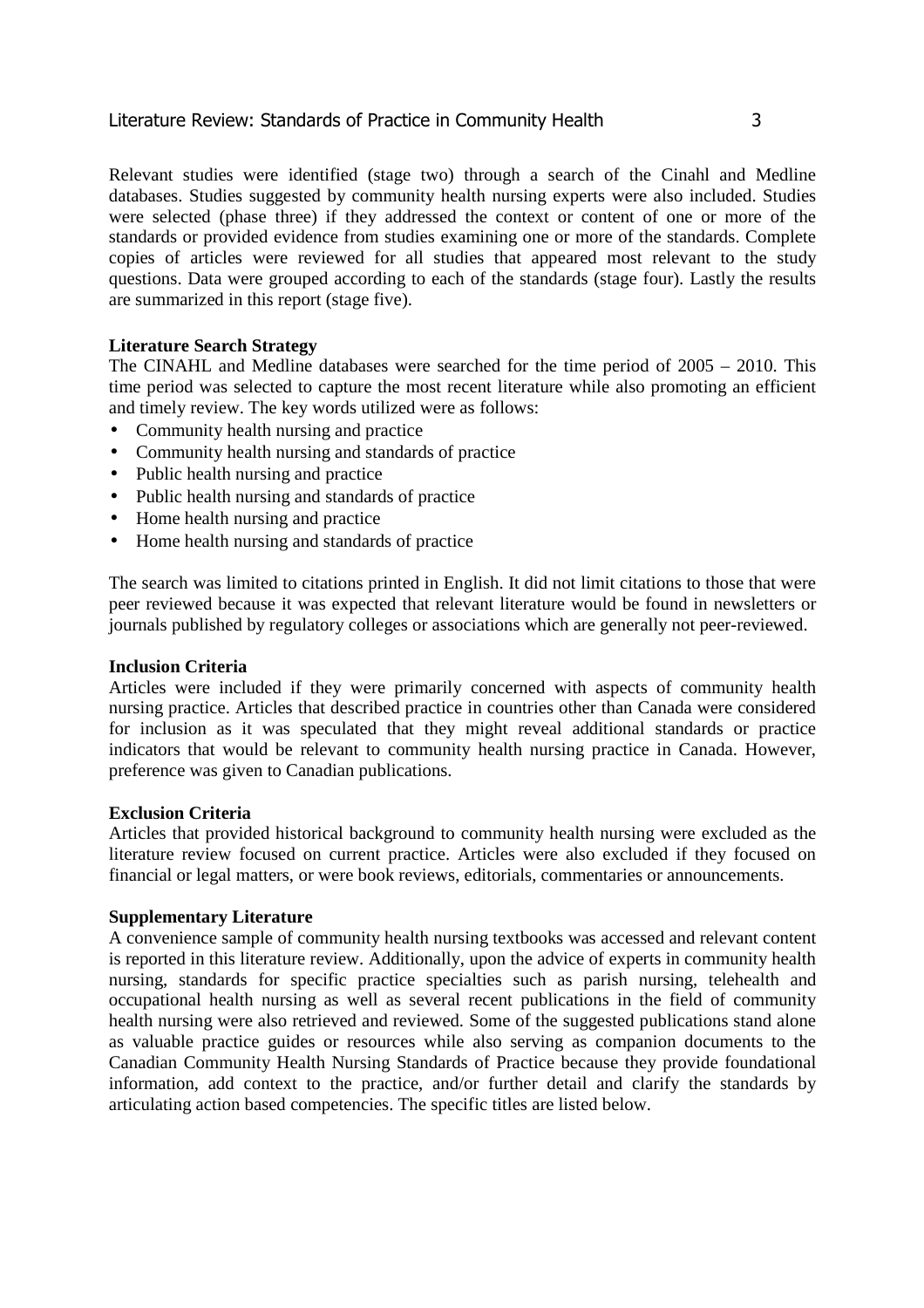- 1. Public Health ~ Community Health Nursing Practice in Canada (Canadian Public Health Association, 2010), which provides a foundational overview of public health/community health nursing in the field of public health in Canada including essential functions, roles, activities and qualifications.
- 2. Home Health Nursing Competencies (Community Health Nurses of Canada [CHNC], 2010a), which reflect the "integrated knowledge, skills, judgment and attributes" (p. 6) for home health nursing practice in Canada.
- 3. Public Health Nursing Discipline Specific Competencies, Version 1.0 (CHNC, 2009a), which are "the integrated knowledge, judgment and attributes" (p. 2) required for public health nursing practice in Canada.
- 4. Core Competencies for Public Health in Canada, Release 1.0 (Public Health Agency of Canada, 2008), which are the "essential knowledge, skills and attitudes necessary for the practice of public health [and] transcend the boundaries of specific disciplines" (p. 1).
- 5. Community Health Nursing Vision for 2020: Shaping the future (Schofield et al., 2010). This article describes a research study undertaken to identify and advance understanding of priority issues for community health nurses and inform the development of a national vision for community health nursing in Canada by the Community Health Nurses of Canada. The resulting CHNC vision statement (CHNC, 2009b) emphasized diversity, partnership and collaboration and promoting and advocating for health across the lifespan as attributes of Community Health Nursing.

Other reports recently released by the Community Health Nurses of Canada (CHNC) further complement the findings of this literature review. These include the CHNC Environmental Scan (CHNC, 2009c) and the Pan-Canadian Survey of Community Health Nurses' Continuing Education/Learning Needs (Schofield et al, 2009). The environmental scan includes the topics of environmental health, disaster preparedness and response and leadership. The continuing education/learning needs report identified some editorial issues in the CCHN Standards (2008) and also noted that "knowledge items such as health promotion concepts and frameworks are not usually included in standards documents and may be confusing to nurses if they are unfamiliar with them" (Schofield et al, 2009, p.34). "A Synthesis of Canadian Community Health Nursing Reports" (CHNC, 2010b) also provides context for the standards review and update. The synthesis reports recommendations and findings from eight recent reports addressing community health nursing including: health systems, community health nursing domains of practice (role clarity), leadership, access to capacity (i.e. resources to support practice), interprofessional issues and nursing education.

# **Gray Literature**

Lastly, selected google searches were conducted for specific topics (e.g. telehealth) and the Internet sites listed below were searched to identify and retrieve gray literature that had the potential to inform revisions to the standards.

• Canadian Health Services Research Foundation (www.chsrf.ca)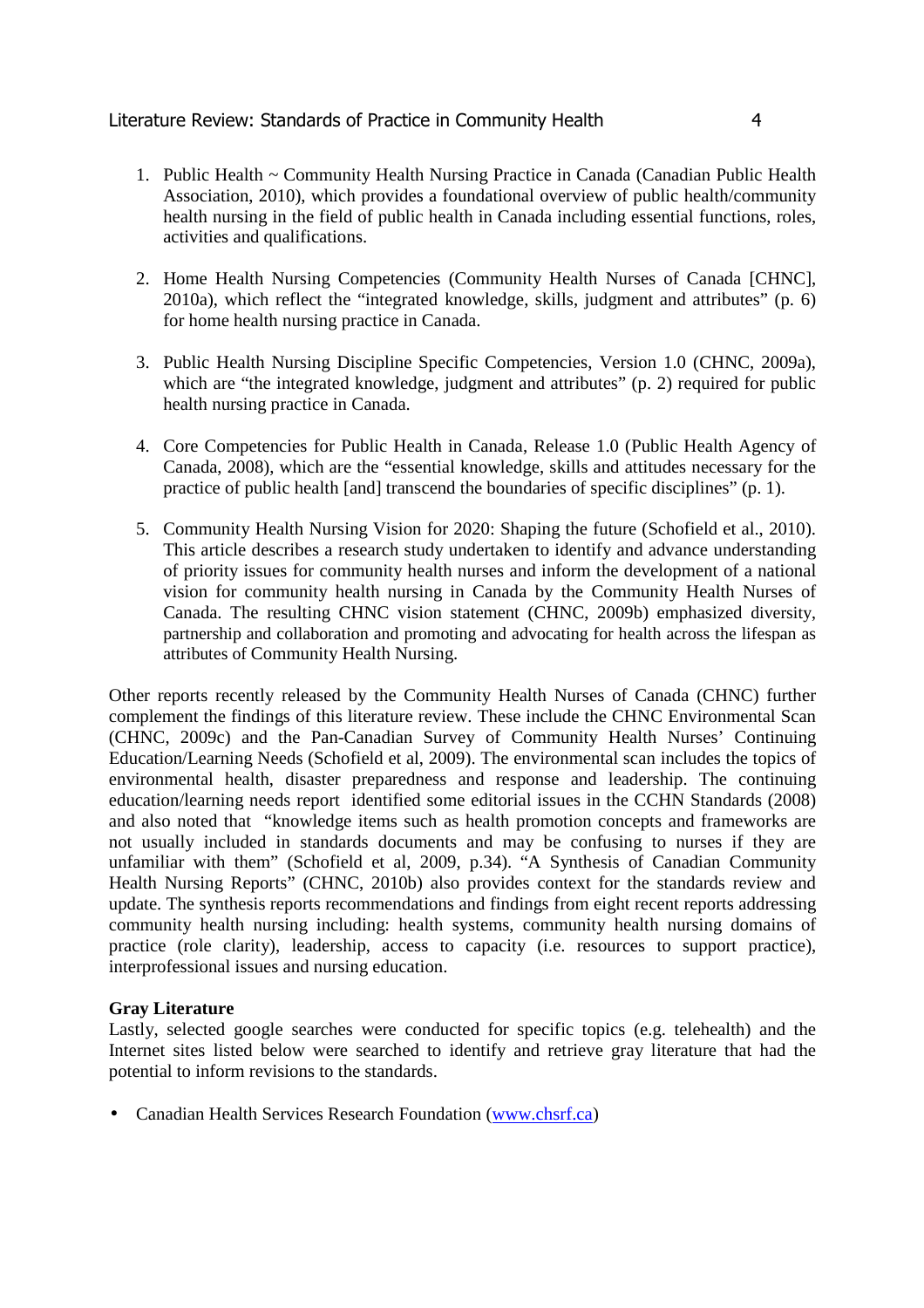- Canadian Association for Parish Nursing Ministry (http://www.capnm.ca/)
- Canadian Home Care Association (http://www.cdnhomecare.ca)
- Canadian Nurses Association (www.cna-aiic.ca)
- Canadian Occupational Health Nurses Association Inc. (http://www.cohnaaciist.ca/pages/default.asp)
- Community Health Nurses of Canada (www.chnc.ca)
- Community Health Nurses Initiatives Group of RNAO (www.chnig.org)
- Canadian Public Health Association (http://www.cpha.ca)
- Public Health Agency of Canada (http://www.phac-aspc.gc.ca)
- Saint Elizabeth Health Care (www.saintelizabeth.com)
- Victorian Order of Nurses (www.von.ca)
- World Health Organization, Canada (http://www.who.int/countries/can/en)

The reference lists in all publications retrieved for the review were examined and citations that met the inclusion criteria were included. Figure 1 illustrates the flow of literature.

Figure 1. Flow of Literature

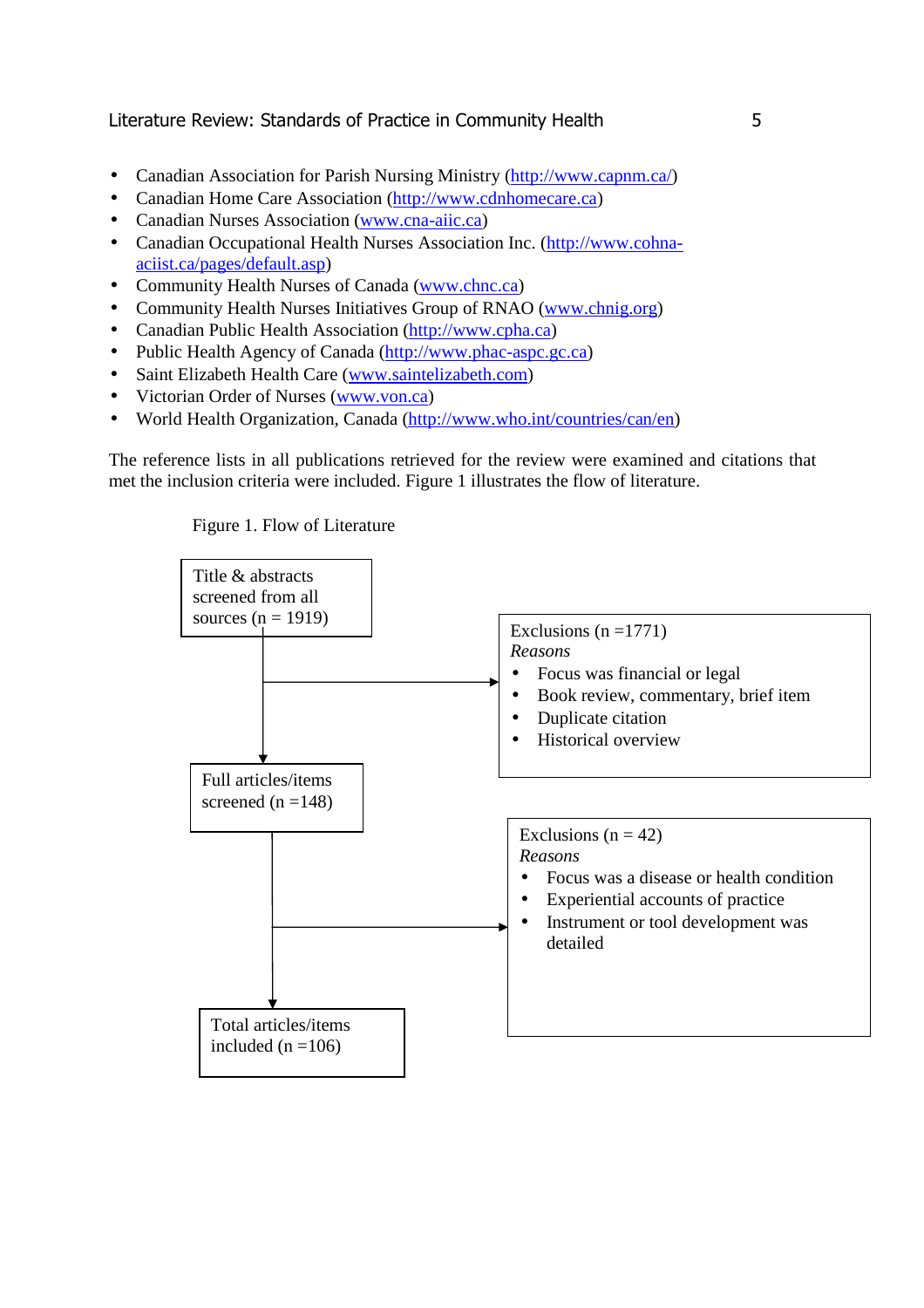# **Section Two: Results**

# **General Findings from the Literature**

The literature review revealed general findings relevant to the Standards. For example, role clarity for the Public Health Nurse was the subject of a study in Ireland, where the title/role of Public Health Nurse (PHN) encompasses midwifery, home health nursing and population health nursing (Nic Philibin, Griffiths, Byrne, Horan, Brady and Begley, 2010). Three main trends were found to be increasing the size and complexity of the PHNs' workload in the study area: 1) a rise in immigration and an associated increase in birth rates; 2) the aging of the population, and 3) shorter hospital stays resulting in earlier discharge from the hospital. The study found that the different responsibilities assigned to PHNs often created work overload and stopped them from fulfilling health promotion activities (Nic Philibin et al., 2010). The study compared the PHN role in Ireland to that of several other countries including Canada and suggested that consideration be given to identifying the core elements of the role.

Support for the overall functions of the CHN was evident in a discussion of community health nursing in Australia (Woods, 2010). The author observed that the common understanding of community [health] practice "stems from the facilitation, promotion, and maintenance of health for individuals and families" (p. 1), nursing aims and activities which are clearly revealed in the Canadian Community Health Nursing Standards of Practice.

# **Research Question 1: Does the literature provide evidence that each of the current Canadian Community Health Nursing Standards remains valid?**

Evidence was found to support each of the standards and is presented below.

### **Standard 1: Promoting Health**

Considerable evidence was found to support promoting health as a standard of practice. Cohen (2008) observed that health promotion has become the "primary goal of nursing practice" (p. 102). She discussed the biomedical, behavioural and socio-environmental approaches to health enhancement/promotion, noting that the socio-environmental approach has become the dominant approach used in public health nursing. The socio-environmental approach not only takes into account the physical and emotional well-being of individuals and communities, but also encompasses social and environmental well-being. Therefore, the role of the CHN includes exposing inequities, addressing the "root causes of illness and disease, and facilitating planned change" (p. 102). Cohen asserted that "there can never be one universally accepted definition of health promotion" (p. 104) and suggested that a gap exists between the rhetoric and reality of health promotion in nursing practice. The reality is that health promotion at the level of nursing practice remains largely concerned with influencing change in the behaviour of individuals while focusing on disease prevention and functional ability, while the rhetoric is that the practice of health promotion reflects values and principles such as social justice, equity and participation and focuses on changing the social, political and economic environment that shapes behaviour (p. 105). Cohen provided suggestions to assist CHNs to narrow the gap between rhetoric and reality in their health promotion practice.

Tagliareni and King (2006) asserted that nurses play a critical role in health promotion programs and services. They described the development of a data-collection tool that documented the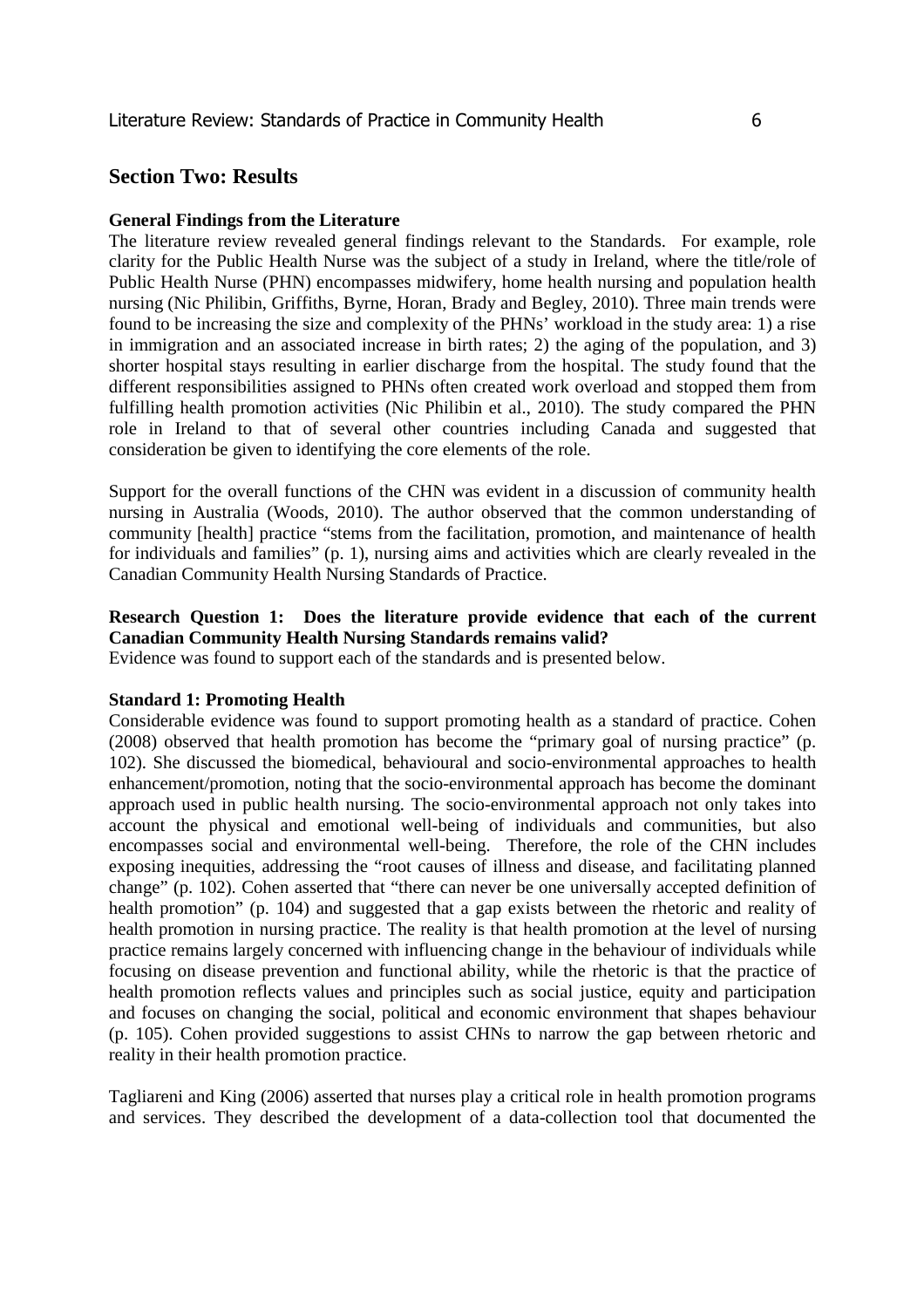scope of health promotion activities and the characteristics of the clients served by the programs. The tool categorized the health promotion activities as: 1) Health teaching, guidance and counseling; 2) surveillance; 3) case management or 4) administration of treatments or procedures. For one year, nurses used the tool to document and categorize their health promotion activities and noted whether the activity had entailed an encounter with a group or an individual. The tool was found to be generic enough for use by 7 different nursing centres while also able to capture the variation in the range of services and client characteristics amongst the centres.

The development of a health promotion game called "Rides and Slides" was the subject of an article by two CHNs working in Richmond, British Columbia (Lacey and Salgado, 2005). The game was the result of efforts to address the unique health needs of children and youth. The game was piloted for a year in schools and feedback was highly positive.

Health promotion has been identified as one of the required competencies for home health nurses (CHNC, 2010b, p. 12) and for parish nurses (Canadian Association for Parish Nursing Ministry [CAPNM] 2007). Young and Duggan (2010) advocated for home health care nurses to conduct a thorough history-taking in order to identify the assets and needs of the individual and family and thus provide the foundation for health promotion initiatives.

### *Social Determinants of Health*

The preface to Standard One (CHNAC, 2008) identifies three categories of health determinants: social, economic and environmental. It outlines the *expectation* that CHNs know about the determinants of health and the influence they have on health. Standard Two (Building Individual and Community Capacity) identifies the *actions* expected from CHNs to influence the determinants of health and therefore the literature findings related to social determinants are discussed in association with that standard later in this paper.

### *The Environment as a Determinant of Health*

The environment was identified as a determinant of health in a joint position statement by the Canadian Nurses Association and the Canadian Medical Association (CNA/CMA 2009). The statement situates the health-care sector as a significant consumer of energy, plastics, paper and other resources, and a producer of several pollutants. The statement calls on health care professionals to champion environmental stewardship and to provide leadership in influencing the implementation of environmentally friendly policies in their practice environments and personal lives. Specific examples of environmentally friendly practices are listed including safe disposal practices, lowered energy consumption and reduction in the use of toxic substances. Additionally, actions that can be undertaken by professional and regulatory bodies to support environmental health are identified. The preface to the standards for occupational health nursing in Canada (Canadian Occupational Health Nursing Association [OHNA], 2003) points out that "the environment can be social, economic, political, physical, and cultural as well as the internal psychological status of the individual" (Environment section, para. 1). This observation is also highly relevant for the practice of community health nursing.

#### *Prevention and Health Protection*

Practice indicators currently listed in the standards for this category include helping individuals, groups, families and communities to identify potential risks to health (item 4), using harm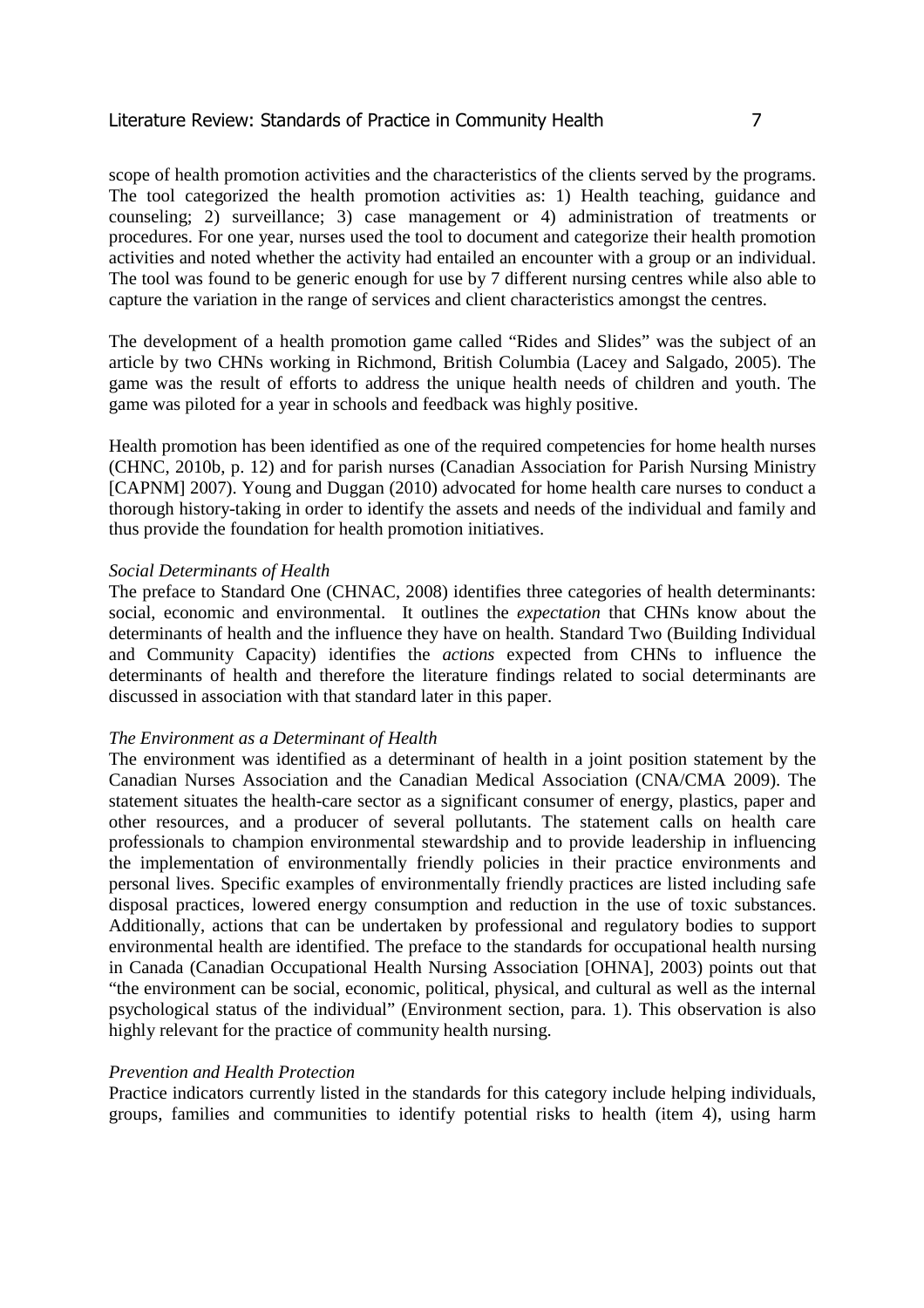reduction principles (item 5) and engaging in partnerships to address risks to individuals, families communities or population health (item 7). These elements of practice were supported by a Canadian study by Browne, Doane, Reimer, MacLeod and McLellan (2010) that examined how PHNs "understood, contextualized and addressed risk" (p. 28) when working with highpriority families. The essence of practice in this area of risk is reflected in the following study finding: "Contrary to dominant discourses that tend to locate risk to people/families, the PHNs brought a contextual understanding of risk to their work with families, locating disadvantage and risk within structural inequities such as poverty, unemployment, geographical isolation, and so on" (p. 29). Additionally the authors identified the capacity of the PHNs to simultaneously focus on both the strengths of their clients and the risks they confronted.

One component of disease prevention practice in home health nursing was illustrated in a study of home health clients by Hirdes et al., (2006). The study found that many home care clients in Ontario were not immunized against influenza, thus highlighting the need for home care professionals to include disease prevention in their roles.

Harm Reduction was situated as an ethical obligation of nursing in an experiential account of practice within a supervised injection site (Liberman, 2007). The author shared her reflection that harm reduction is value neutral and involves acknowledges individuals' right to make choices and applying one's nursing expertise to reducing the harm associated with their behaviour.

#### *Disaster Planning/Emergency Preparedness*

Standard 1c, item 9 identified that CHNs facilitate health maintenance and healing …in response to "significant health emergencies…that negatively impact health" (p. 12). The integral role played by the nursing profession in emergency situations was the focus of a position statement by the Canadian Nurses Association (CNA, 2007a). Emergency situations in which nurses have made major contributions include the 1998 ice storms in Ontario (Mildon, 1998), the SARS crisis in 2003 (Registered Nurses Association of Ontario, 2003) and the mass immunization campaign for the H1N1 Influenza virus in 2009/10 (New Brunswick Department of Health, 2010; Arkansas State Board of Nursing, 2010).

In the aftermath of the terrorist attack on the New York City twin towers on September 11, 2001, awareness regarding emergency preparedness was heightened. Hyde, Kim, Martinez, Clark and Hacker (2006) conducted interviews with local public health authorities in the Boston area to explore the benefits and challenges involved in being prepared for emergencies. The study concluded that funding made available to enhance emergency planning had been effective in enhancing equipment and technology. However, emergency preparedness was compromised by a thinly stretched public health workforce and stable funding was required to achieve adequate staffing levels. Literature accounts of other recent disasters in the United States such as Hurricanes Katrina and Rita in the United States also highlighted the importance of community health nurses' involvement in the development of disaster plans and in their enactment (Hendriks and Bassi, 2009). Weeber (2007) discussed the impact of those hurricanes on community health, including the impact of power failures on ventilator-dependent individuals; evacuation considerations; and safety issues.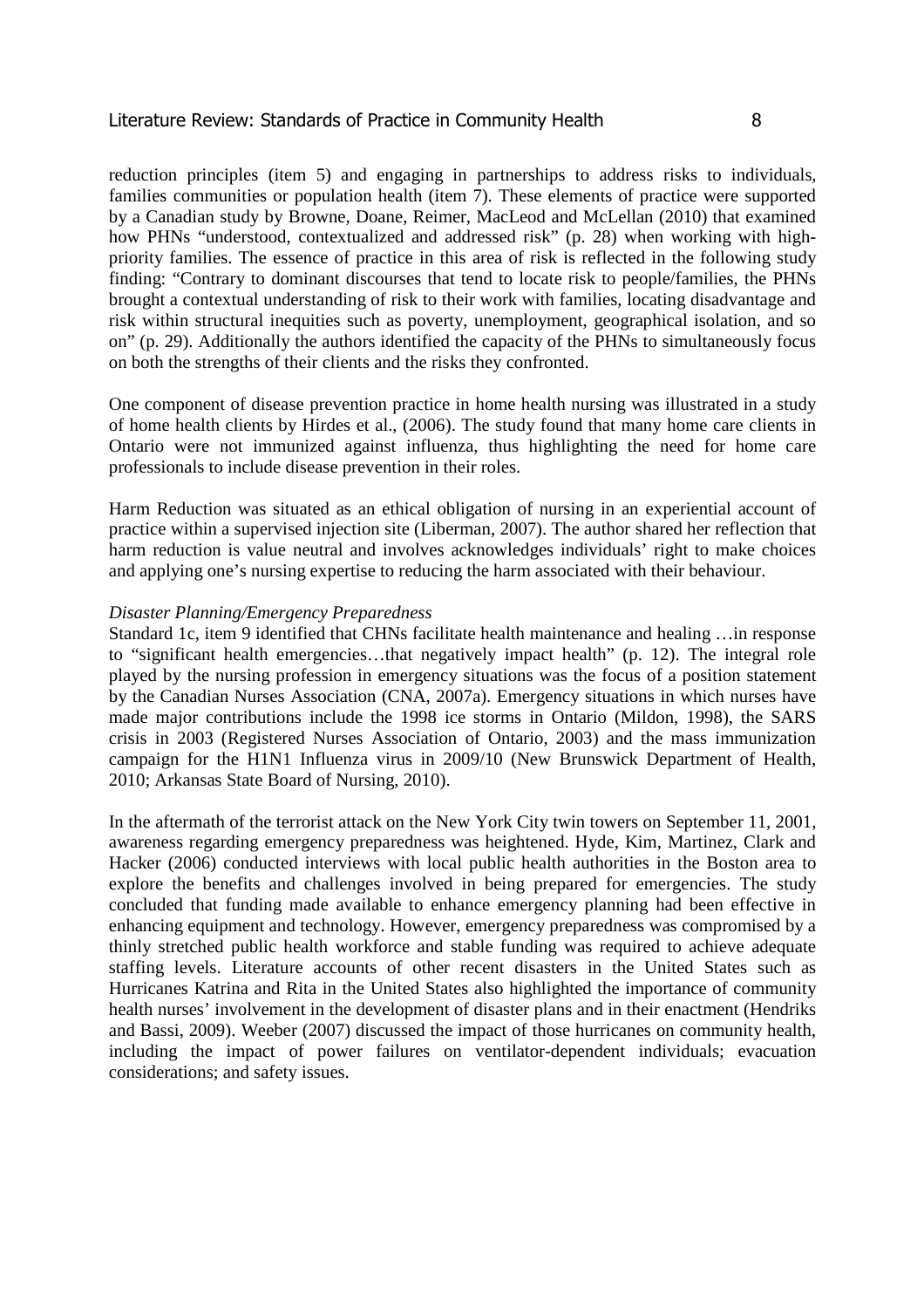Polivka et al. (2008) implemented a Delphi approach to identify and gain consensus about public health nursing competencies required to respond to public health surge events that might include mass casualties or bioterrorism. Twenty-five competencies were identified in the categories of: 1) preparedness; 2) response; and 3) recovery.

In home care, the function of "safety netting" was discussed by Young and Duggan (2010). The authors gave the example of a patient with a wound who needed to receive information about what to watch for such as worsening pain, discharge, redness, swelling or odour and what to do if these symptoms appear. Home care nurses may recognize this function as "emergency planning." As with disaster planning, this function is alluded to in Standard One (b), item 4 and perhaps by Standard One (c) item 4 and some of the indicators in Standard Two, item 3 (uses empowering strategies). However, adding more explicit language regarding nurses' role in emergency preparedness and response is a consideration arising from this literature review and is included in section 3 of this paper.

# **Standard 2: Building Individual and Community Capacity**

### *Social determinants of health.*

In the years since the standards were developed, increasing attention has been focused on the determinants of health which are now consistently called the social determinants of health. The notion of addressing the social determinants of health is not new. It has been the focus of many organizations, governments and individuals for more than 50 years. However, despite this level of interest, significant, tangible health gains have not been realized and moving from rhetorical openness to substantive action and power-sharing has been identified as a major challenge (Irwin and Scali, 2007, p. 253).

In an attempt to galvanize action to address the determinants of health globally, the World Health Organization (WHO) convened a Commission on the Social Determinants of Health in 2005. The Commission focused on the global and national structures of social hierarchy and the socially determined factors that contribute to create the conditions in which people grow, live, work, and age (WHO, 2008, p. 42). In its final report the Commission took an action oriented approach and proposed three principles of action. First, improve the conditions of daily life—i.e. the circumstances in which people are born, grow, live, work, and age. Second, tackle the inequitable distribution of power, money, and resources i.e. the structural drivers of those conditions of daily life globally, nationally, and locally. Third, measure the problem, evaluate action, expand the knowledge base, develop a workforce that is trained in the social determinants of health, and raise public awareness about the social determinants of health (WHO, 2008). The WHO Commission made a significant contribution to raising awareness about the social determinants of health by compiling the scientific evidence and fostering policy action to address inequities in social determinants of health.

A Canadian focus on the social determinants of health was taken by Mikkonen and Raphael (2010). The authors identified 14 social determinants of health (Appendix A), discussed their importance and described actions taken in Canada to address them. Raising public awareness about the social determinants of health was identified as a key action that could be taken to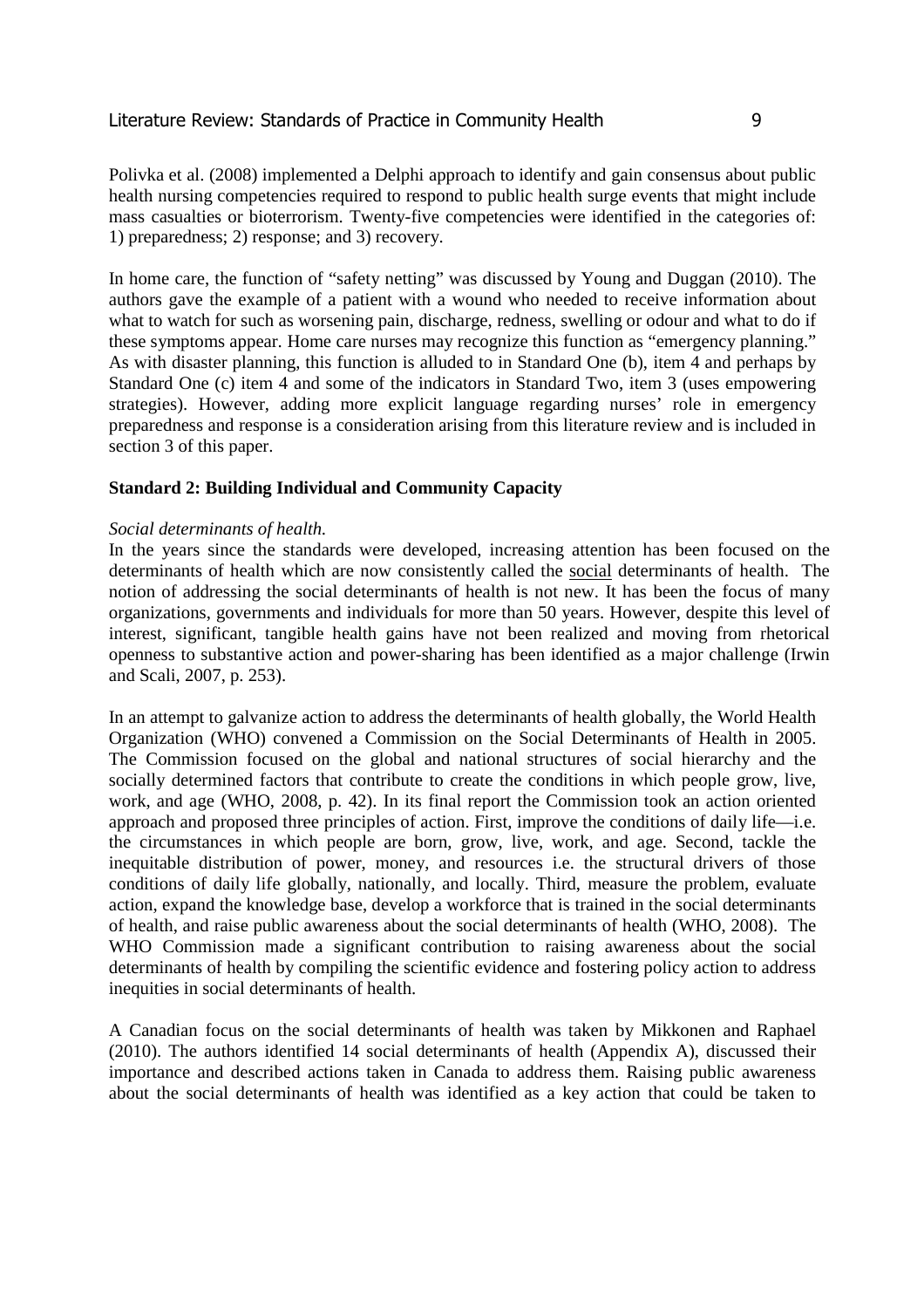improve the quality of the social determinants of health and the example of a flyer developed by the Sudbury & District Health Unit for that purpose was included in the book (p. 55).

The Canadian Nurses Association (2009) stated that by being aware of and taking action to address the broad range of determinants of health, registered nurses can positively influence the health of individuals and their communities and assist them to realize improved health outcomes and to reduce health inequalities. There is evidence that nursing educators are raising awareness of the determinants of health amongst students by incorporating opportunities for students to learn about the social determinants of health into curricula. For example, a Canadian study by Cohen and Gregory (2009a) included an exploration of the views and experiences of educators in arranging clinical education opportunities that facilitated the ability of students to become aware of the social determinants of health and to learn about interventions to address them.

Community health nurses and other practitioners including educators, decision makers, policy makers and researchers can draw on the evidence base provided in the WHO Commission Report, the work of Mikkonen and Raphael, the CNA Position Statement and other resources to address the determinants of health in their individual practice, in the education of future practitioners, and in their collaboration with others to promote healthy public policy. As community health nurses make up more than 50% of the health workforce that is charged with the responsibility of addressing the determinants of health, it is critical for the Standards to address this expectation of practice, which is identified in the home health nursing competencies (CHNC, 2010a, p. 12) and the public health nursing discipline specific competencies (CHNC, 2009a, p.7). The concepts of social justice and equity are at the root of efforts to address the social determinants of health and are now discussed.

### *Social Justice and Equity*

Standard 2, item 6 of the Standards identifies the requirement for the CHN to apply principles of social justice in community health nursing practice. This requirement is further reinforced in the *Public Health Nursing Discipline Specific Competencies Version 1.0 (CHNC, 2009a) that describe* the knowledge, skills, judgment**,** and attributes required of a public health nurse to practice safely and ethically in Canada. The concepts of social justice, equity and health for all are at the core of the competencies. Social justice is also identified as a component of practice for home health nurses in the Home Health Nursing Competencies, Version 1.0 (CHNC, 2010a) and in the American Nurses' Association's Home Health Nursing Standards (American Nurses Association, 2008, p. 50).

Social justice is the fair distribution of society's benefits and responsibilities and is based on the concepts of human rights and equity (Canadian Public Health Association, 2010, p. 37). The concept of social justice is a recurring theme in the literature. In a major policy discussion paper, the Canadian Nurses Association (2006) described social justice as "a means to an end [and] an end in itself" (p. 2).The Code of Ethics for Registered Nurses in Canada (Canadian Nurses Association, 2008) identifies the ethical values of registered nurses and outlines the ethical endeavors for social justice in the practice of all registered nurses in Canada. Within the document, social justice is defined as the "fair distribution of society's benefits and responsibilities and their consequences" (p. 28). Benefits might include health protection, access to health care, clean water or culturally safe care whereas responsibilities might include the cost of healthcare, the incidence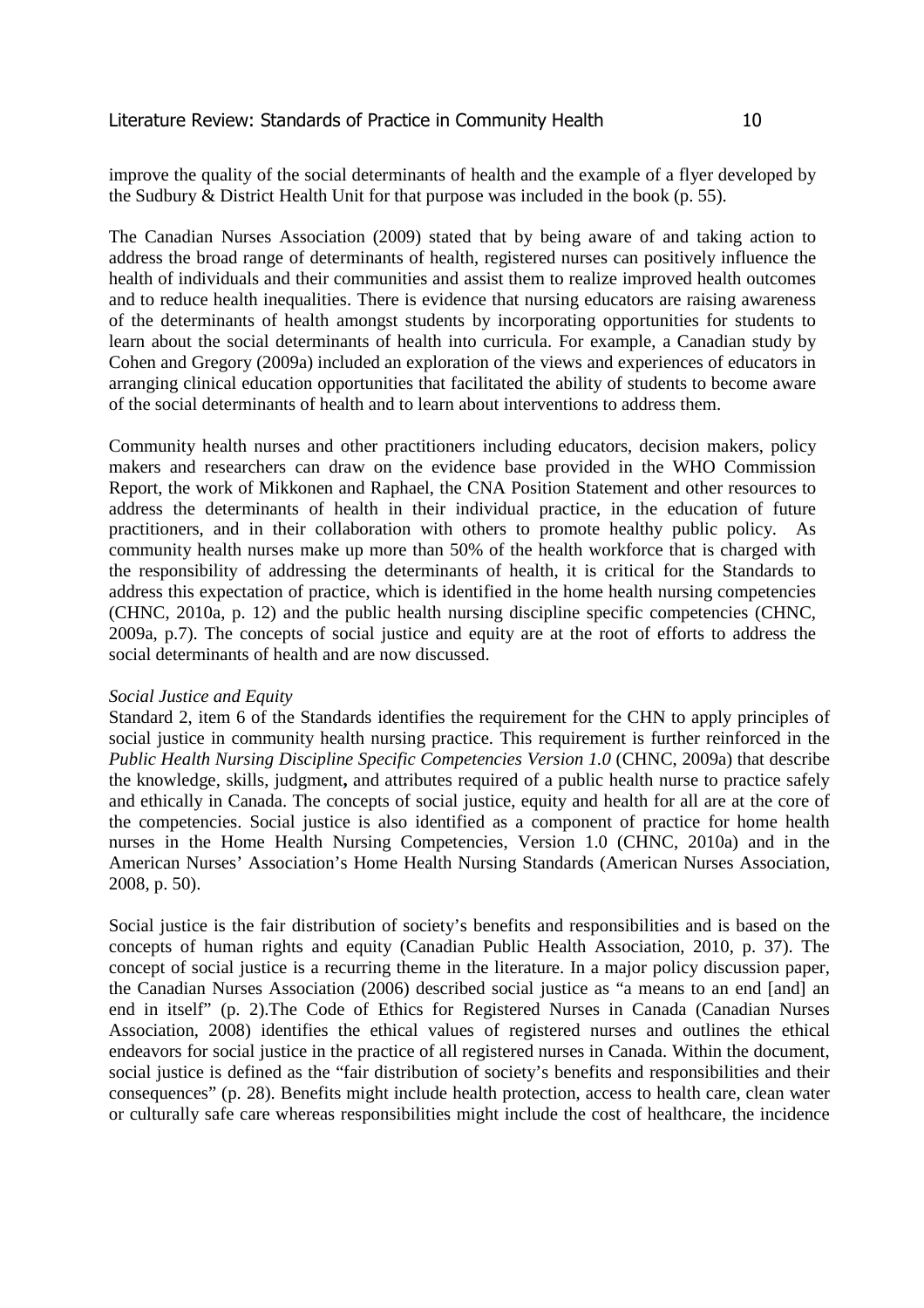of disease or injury, or mortality. Social justice encompasses working collectively to promote the conditions under which people can have control over their lives and influence their health and that of their families and communities. The Canadian Nurses Association's social justice gauge encourages the guiding principles of recognition and responsible action to be considered in efforts involving social justice. Recognition means that the organization or policy acknowledges the existence of broad, systematic inequities and oppression. Responsible action arises from an inherent obligation to work towards the elimination of oppression and replace inequities with social, political and economic parity (CNA, 2006).

Social justice encompasses changing social relationships and institutions to promote equitable relationships (Boutain, 2005). Social justice is about how nurses break down barriers and work to end inequality as individual members of a profession as well as through the action of the collective [nursing] profession itself (Barnes, 2005, p.18; CAPMN, 2007, Standard 4). As this statement suggests, it is an imperative that nursing work extends beyond the care of individuals and families to encompass communities and their issues. The potential to address those issues resides in the collective actions of nurses as a whole working with the people who are affected (Barnes, 2005). In contrast, contributors to inaction include "colonizing and racializing ideologies that are deeply rooted in historical notions of the essentialized "other" and social relations that are gendered, classed and raced" (Anderson et al., 2009, p. 283). Green and Labonte (2008) declared: "A critical public/community health practice is built upon moral, theoretical, empirical and experiential knowledge and reflection [and] does not arise from a list of how-to's" (p. 9). In a critical approach to social justice, each stated fact or policy is queried followed by a deeper probing that is "fundamentally concerned with the social practices of power and how these practices (political, economic, engendered, cultural) work to stratify individuals into hierarchies, and so stratify their risk, vulnerability and access to resources for health" (Green & Labonte, 2008, p. 10).

A recent examination of social justice as it was described in the nursing literature, found that while it is not a new concept, there was not a coherent and complex understanding of its implications (Boutain, 2005). Social justice was most often mentioned in relation to ethics with few articles actually defining justice beyond notions of ethical fairness (Boutain, 2005, p. 22). Boutain found that social justice was often mentioned in the last section of articles [i.e. the conclusion]; giving the impression it was an afterthought. Without depth in the analysis, the subtle variations in how social justice is conceptualized and therefore used may "inadvertently result in nursing practice, research, and education that are antithetical to a social justice agenda (Boutain, 2005, p. 19). Social justice puts a very specific focus on equity because equal does not necessarily mean just. This form of justice was rarely addressed in the nursing literature as being used to guide nursing administration, practice, education, and research (Boutain, 2005, p. 23).

The previously mentioned study by Cohen and Gregory (2009a) identified the importance educators placed on facilitating students' knowledge and understanding of social justice and equity. Study participants identified a curriculum "that promotes the values of social justice/equity and which focuses on the social determinants of health throughout the program" (p. 5) as an enabler for students' acquisition of that knowledge and understanding. While social justice is a value that has been acknowledged and given importance in a wealth of literature, evidence of concrete, effective, and sustained action with demonstrable outcomes is difficult to locate. Fahrenwald (2003) observed that nurses continue to tolerate disparities in health status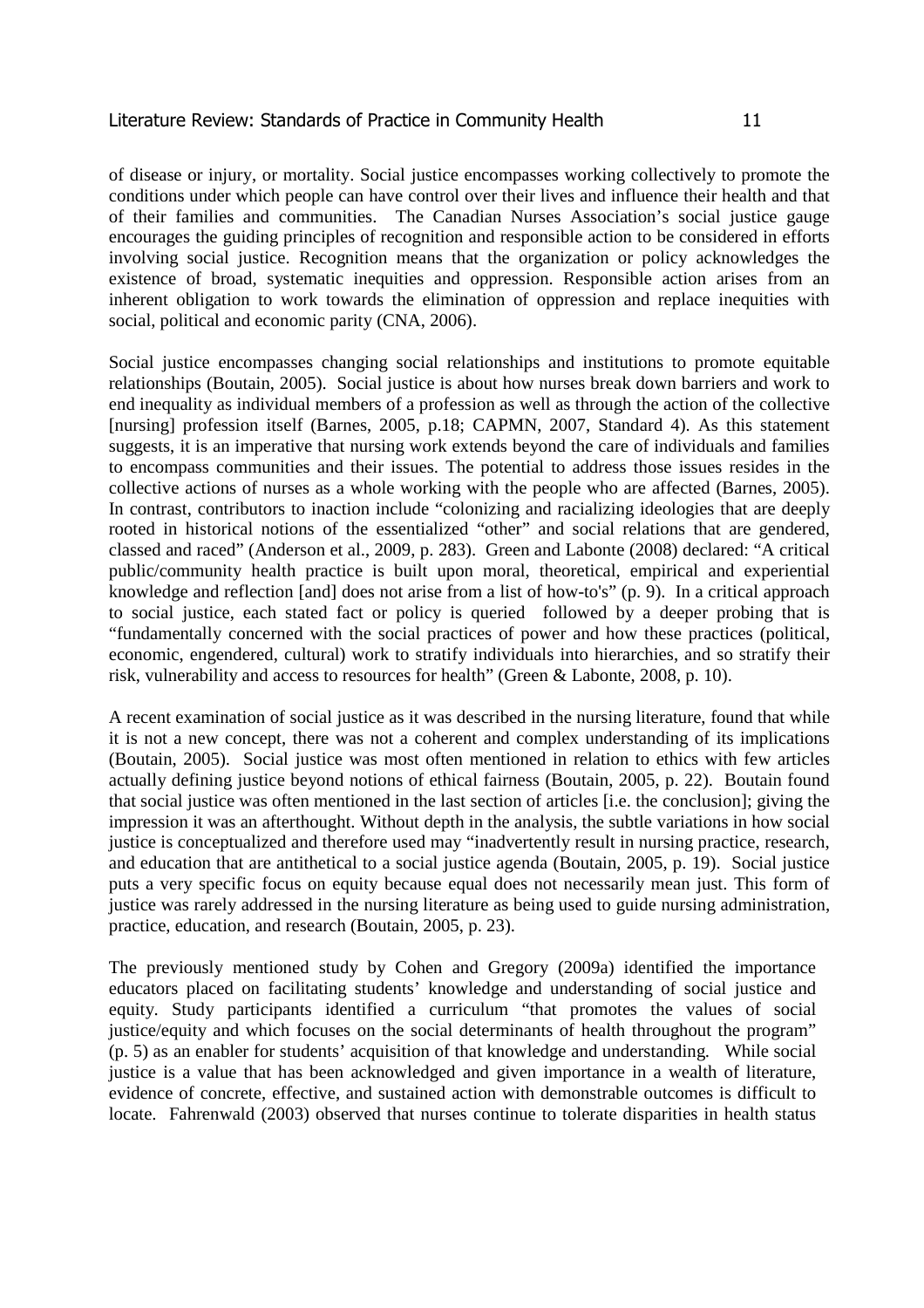and health care, especially as they exist in minority and vulnerable populations on local, regional, provincial, national and international levels. Community health nurses, working at the front line, in management or in policymaking positions literally come face-to-face with these disparities every day.

Chinn and Kramer (2008) defined emancipatory knowing as "the capacity not only to notice injustices in a social order, but also to critically examine why injustices seem to go unnoticed or remain invisible, and to identify social and structural changes that are required to right social and institutional wrongs"(p. 78). Praxis is the bringing together of knowing and doing. Chinn and Kramer (2008) described nursing praxis as involving "the continual process of questioning the social and political contexts that limit full human potential, and acting to change social and political policy" (p. 16). This process constitutes the critical action/reflection dimension of emancipatory knowing. They further defined praxis as "a value-motivated process that changes nursing practice and the larger social and political environment to end injustice and inequities" (p. 302).

Cohen & Reutter (2007) envisioned an expansion in the role of public health nursing to include that of social activist or population health change agent. Similarly, Reimer, Kirkham and Browne (2006) stated that social justice holds imminent relevance to guide nursing practice in the future (p. 338) and to inspire hope even though nurses find themselves in a time of heightened racial tensions, widening social inequities, and deepening health disparities. Schim, Benkert, Bell, Walker and Danford (2007) proposed the inclusion of social justice as an additional metaparadigm concept for the practice of community health nursing.

Boutain (2009) suggested that collective knowledge sharing as a social justice strategy generates solutions and actions to promote health equity. The aim is to develop 'just' relationships that enable dialogue and critique regarding disparities with the people who are affected by those disparities (p.78). This approach has significant potential and reflects the principles of community development.

### *Community Development Principles*

Standard Two identifies practice expectations related to community development (item 3, p. 12). Community development has been defined as "the process of involving the community in identifying and strengthening the aspects of daily life, cultural life and political life which support health" (Canadian Public Health Association, 2010, p. 32). As a philosophy, community development: "entails the fundamental belief that people can identify and solve their problems" (Racher & Annis, 2008, p. 183). Actions guided by this philosophy support citizens as they find the power to effect change and engage in the work required to achieve change in their communities (Racher & Annis, 2008). As an approach, community development includes a range of practices within many sectors. It may include the development of cooperatives, movements, activism, self-help or mutual aid and/or organizing local events (Labonte, 1998). It might also include support for political action to change the total environment and strengthen resources for healthy living (Canadian Public Health Association, 2010). In working to improve health through community development, people are not viewed as individuals in isolation of one another. Instead it is people's connections to one another and to organizations in the community, as well as the context in which they live (e.g. social, political) that inform community development practice. The Ottawa Charter for Health Promotion (WHO, 1986) called for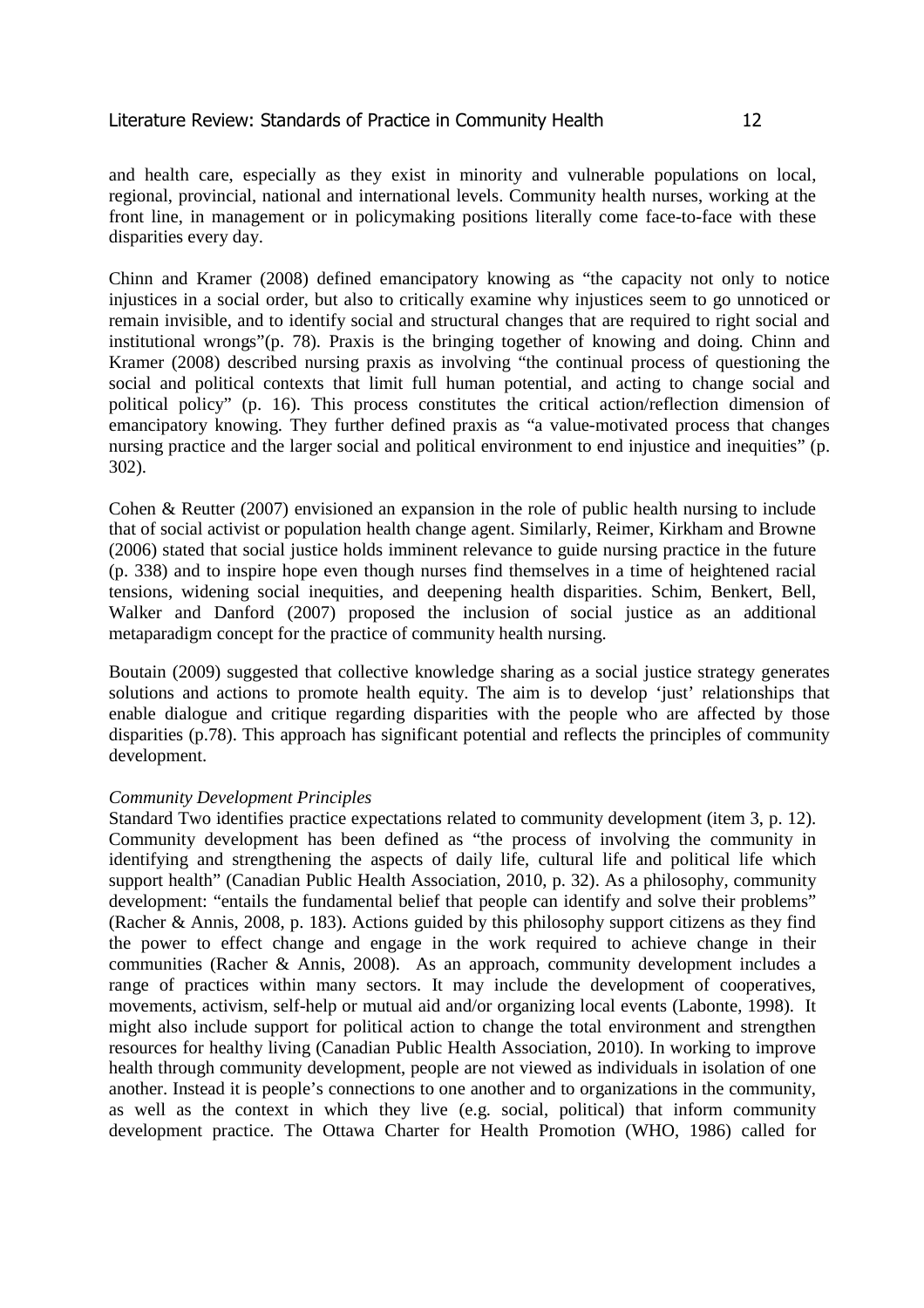concrete and effective community action to set priorities for health, make decisions, and plan and implement strategies in order to achieve better health for all. The Charter declared that "At the heart of this [community development] process is the empowerment of communities – their ownership and control of their own endeavours and destinies" (p. 2). Empowerment was also discussed in a Canadian study by Aston, Meagher-Stewart, Edwards and Young (2009). The authors examined the ways in which a sample of public health nurses fostered citizen participation and described associated tenets of primary health care including establishing a "provider-as-partner role with clients and an "asset-based" (p. 25) approach to community development" that focuses on the strengths of the community.

### *Political Action and Advocacy*

Community health nurses have worked throughout history to address the determinants of health at an individual, family, community and societal level—work which continues to characterize today's community health nursing practice (McKay, 2009). Early nurse leaders emphasized political activism and broad system change as community health interventions aimed at improving the health of all groups and populations. Where the leaders of the past worked to change the structural and environmental constraints, the current emphasis is to support individuals and families to cope with the situation or make healthier choices. Falk-Rafael (2005) contended that public health nurses work at the "intersection where societal attitudes, government policies, and people's lives meet…[which]…creates a moral imperative not only to attend to the health needs of the public but also, like Nightingale, to work to change the societal conditions contributing to poor health" (p. 219). It is at this intersection that action can be taken to address the determinants of health and CHNs are well-positioned to engage in political action and advocacy efforts (Falk-Rafael, 2005). However, efforts that are directed at influencing policy related to poverty, housing and other social determinants of health are complex and require multi-faceted support.

In their everyday practice, community health nurses witness the effects of inequity in access to the determinants of health and yet have little opportunity for recourse or substantive action. Chinn and Kramer (2008) stated that moral distress can result when ethically significant behavior is blocked (p. 302). Critical reflection and discourse are required to close the gap between rhetoric and action (Anderson et al., 2009). Community Health Nurses "advocate for and work with the communities in which they practice, focusing on the social determinants of health and the creation of communities committed to the just and equitable distribution of material resources and political power" (McKay, 2009, p. 251; see also Home Health Nursing Competencies, 2010, p. 12). Strong leadership and organizational support for those efforts is essential.

Edwards and Smith (2008) undertook a retrospective examination of community health nursing research. They found that concerns about social justice were foundational to the development of community services. They also found a growing interest in the determinants of health and in developing the knowledge base regarding interventions to protect and promote the health of populations and of individuals.

#### **Standard 3: Building Relationships**

Support for this standard was evident in several publications. For example, the earlier mentioned study by Browne et al., (2010) situated nursing as a relational practice in which the nurse not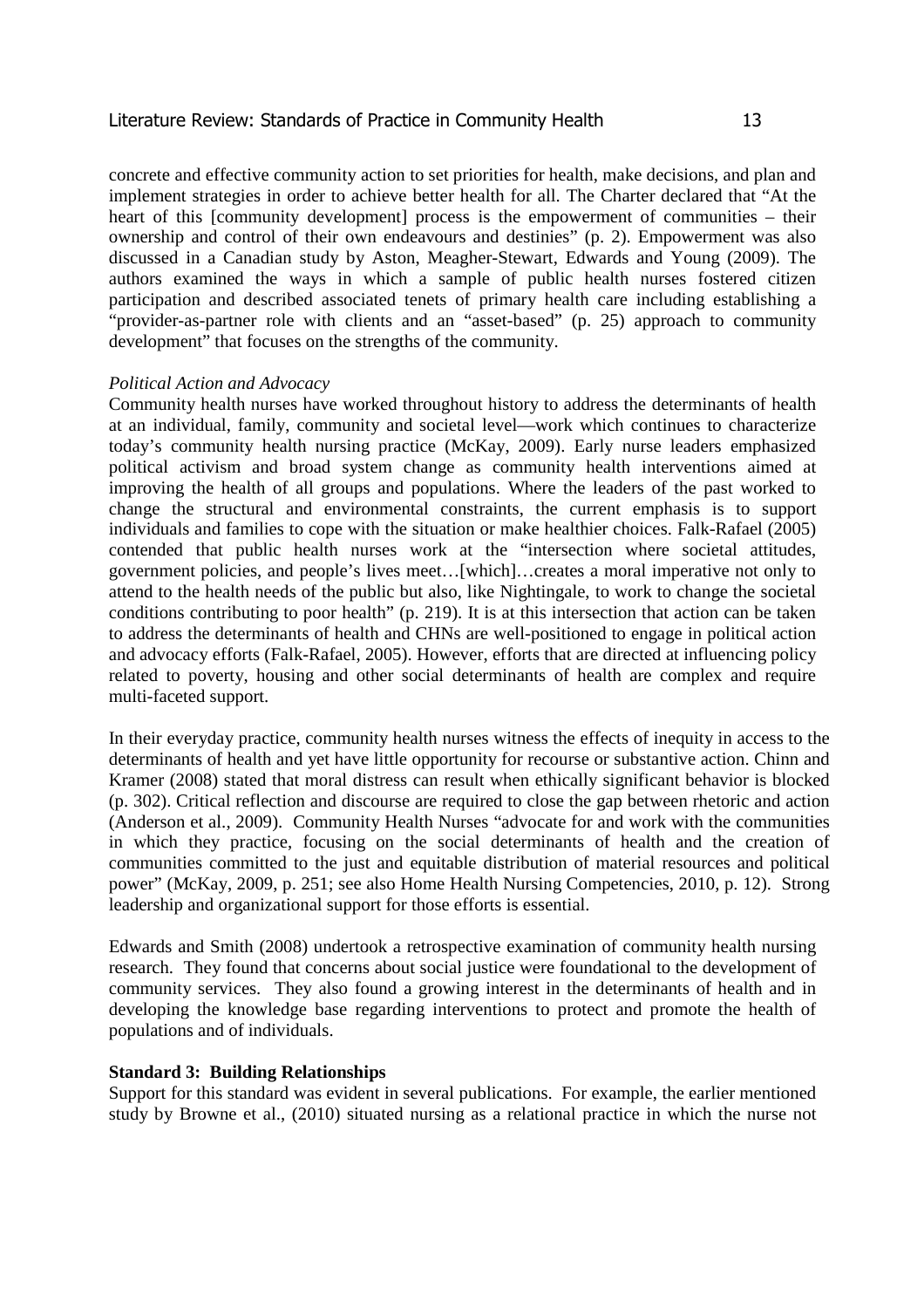only establishes an interpersonal relationship, but also understands how the client's (read individual, family or community) capacity and socioenvironmental circumstances influence their experience of health and illness, decision-making and management of health and illness. The authors noted that "…the findings of this study illuminate how working relationally enabled the PHNs to simultaneously recognize, contextualize, and respond to risks and capacities, and attend to the multidimensional whole of the family" (p. 29). Aston, Meagher-Stewart, Edwards and Young (2009) also highlighted "the relational work between clients and public health nurses" (p. 31), and asserted that it created empowering processes that supported citizens to actively participate in their health care.

Further support for relationship-building was provided by Ailinger, Martyn, Lasus and Garcia, (2010). They described the importance of "personalismo" (p. 116) in the Latino culture which is a personal relationship with a professional characterized by warmth and friendliness and is highly valued. Similarly, parish nurses "form partnerships that connect individuals, clergy, pastoral care teams, health professionals and volunteers to create relationships that support health and healing" (CAPMN, 2007, Standard 3).

### **Standard 4: Facilitating Access and Equity**

### *Primary Health Care*

The preface to the Standards lists the principles of primary health care and identifies them as core values and beliefs for community health nursing. Moreover, the introduction to Standard 4 states that CHNs "embrace the philosophy of primary health care" (CHNAC, 2008, p. 13). Woods (2010) suggested that the philosophical approach of primary health care underpins community practice and reflects a socio-ecological view of health in which the health status of individuals and populations is influenced by cultural, political, geographical, socio-economic and individual lifestyle factors. Woods described barriers to the application of primary health care within nursing practice and reported on a study that utilized an adapted Public Health Intervention Model to develop the ability of undergraduate nursing students to understand and provide nursing care based on the principles and philosophy of primary health care. Within this framework, health is not given to people, but generated by them. Community health nursing's role is therefore one of "mediating, enabling and facilitating the processes, people and systems they can be mobilized to achieve health goals" (McMurray, 2007, p.45).

The study by Browne et al. (2010) examined the relationships between high-priority families (i.e. those considered as high-risk or vulnerable with infants and young children) and PHNs working in rural and remote areas of Northern British Columbia. The authors described the social inequities that formed the context for the PHNs' work, including economic hardship, a high rate of teen pregnancies and a high number of children in foster care. Their discussion supports Standard Four and each of its constituent indicators.

Frohlich and Potvin (2008) proposed a vulnerable populations approach that addresses the conditions that put social groups "at risk of risks" (p.1). They defined a vulnerable population as "a subgroup or subpopulation who, because of shared social characteristics, is at higher risk of risks" (p. 3). They identified two key characteristics of interventions using this approach. First, the interventions must be based on an intersectoral approaches in which the health sector can take a leadership role, and second, the interventions should be participatory and include members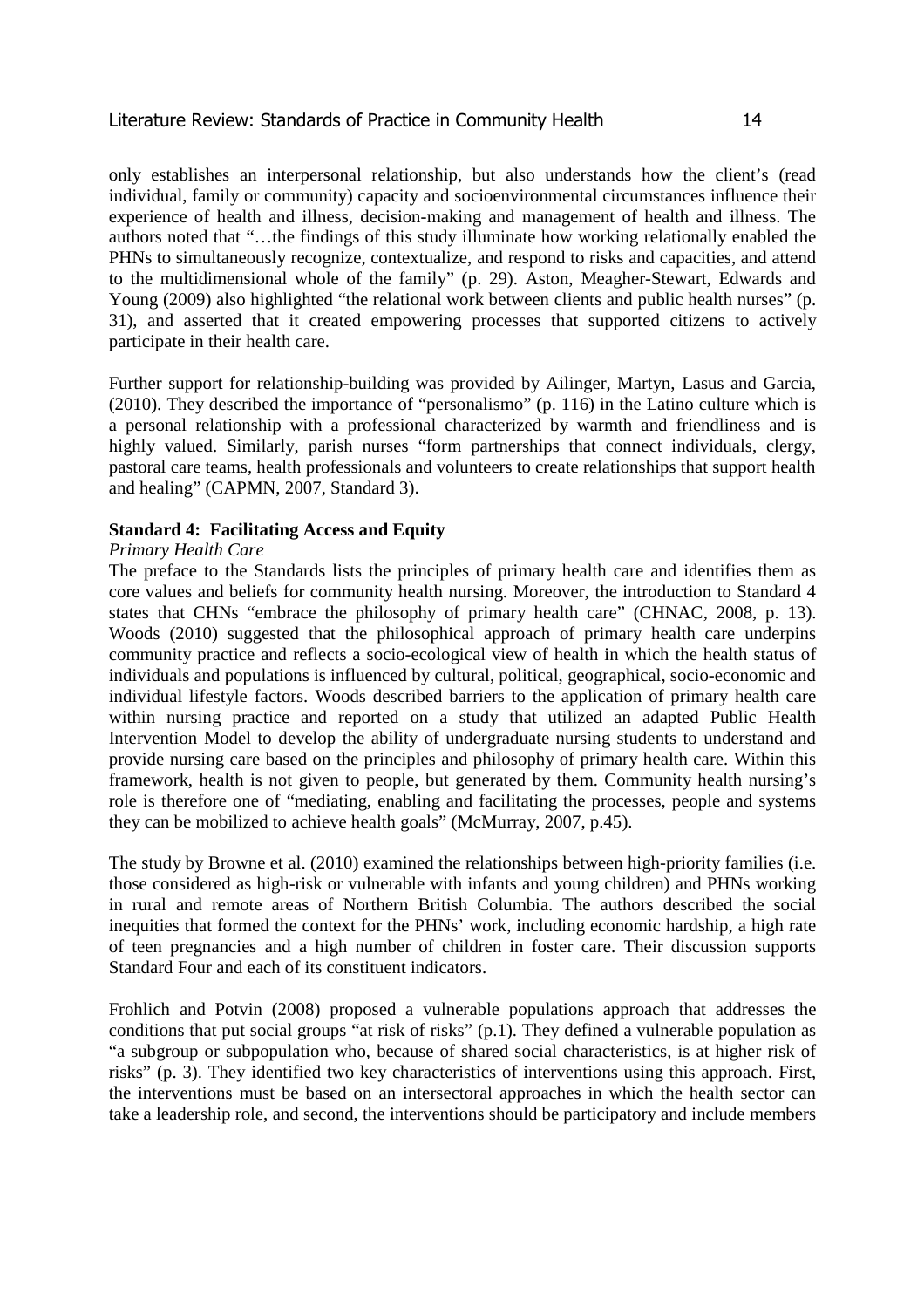of the populations "in the articulation of the problem and the development of the program and its evaluation" (Frohlich & Potvin, 2008, p. 5).

### *Culturally Sensitive Care*

This practice indicator was supported by a study that implemented a culturally sensitive intervention in the Latino population to increase adherence to the drug regimen to treat latent tuberculosis (Ailinger, Martyn, Lasus and Garcia, 2010). The authors also noted the importance of the availability of culturally specific education materials in the relevant language and at the appropriate literacy level. Nielsen, Bullock-Piascik, Sabiston and Scott (2010) discussed the culturally sensitive teaching strategies they implemented from a home health care perspective while providing wound care education in First Nations communities in Manitoba, Canada. These strategies included review of the curriculum by nurses working in First Nations communities to "ensure cultural integrity" (p. 17), the use of a "virtual talking stick" and a virtual graduation ceremony that includes the participation of elders. The Canadian Nurses Association believes that nurses must provide culturally competent care in order to promote the best possible patient outcomes (CNA, 2004), and culturally relevant care is a competency for home health nurses (CHNC, 2010a, p. 11) and for public health nurses (CHNC, 2009a, p. 7).

### **Standard 5: Demonstrating Professional Responsibility and Accountability**

#### *Evidence-based Practice*

The introduction to this standard includes "ensuring that [community health nurses'] knowledge is evidence-based and current" (p. 14). Support for evidence-based practice was found in several references. Spitz, Fraker, Meyer and Peterson (2007) discussed developing and implementing clinical practice guidelines in home health practice as a component of evidence-based practice. Cohen and Gregory (2009b) pointed out the need for evidence-based practice in their discussion about Canadian approaches to clinical education for undergraduate community health students. Edwards and MacDonald (2009) described a research internship program focused on building research capacity amongst community health nurses that was developed in the context of "the movement towards evidence-informed decision-making and practice" (p. 1). Respondents to the CHNC environmental scan identified standards, barriers, and facilitators for evidence-based practice as key priorities for the future of community health nursing in Canada.

### *Decision-Making*

The decision-making required of the CHN is addressed in the introduction to Standard Five. It was identified as a component of practice by Nic Philibin et al. (2010). Additionally, Browne et al. (2010) named comprehensive clinical decision-making as one of the elements of practice demonstrated by PHNs working with high-priority families. The standards of practice for occupational health nurses (COHNA, 2003) identifies decision-making as a component of professional responsibility and accountability, stating that "the occupational health nurse utilizes a systematic, problem-solving approach to clinical decision making based on a conceptual framework for occupational health nursing practice" (Standard II).

#### *Contributing to the Quality of the Work Environment*

The work environment is addressed in CHNAC Standard 5 which specifies the requirement for the CHN to contribute to the quality of the work environment (item 10) and to "advocate for effective and efficient use of community health nursing resources" (item 13). A quality setting is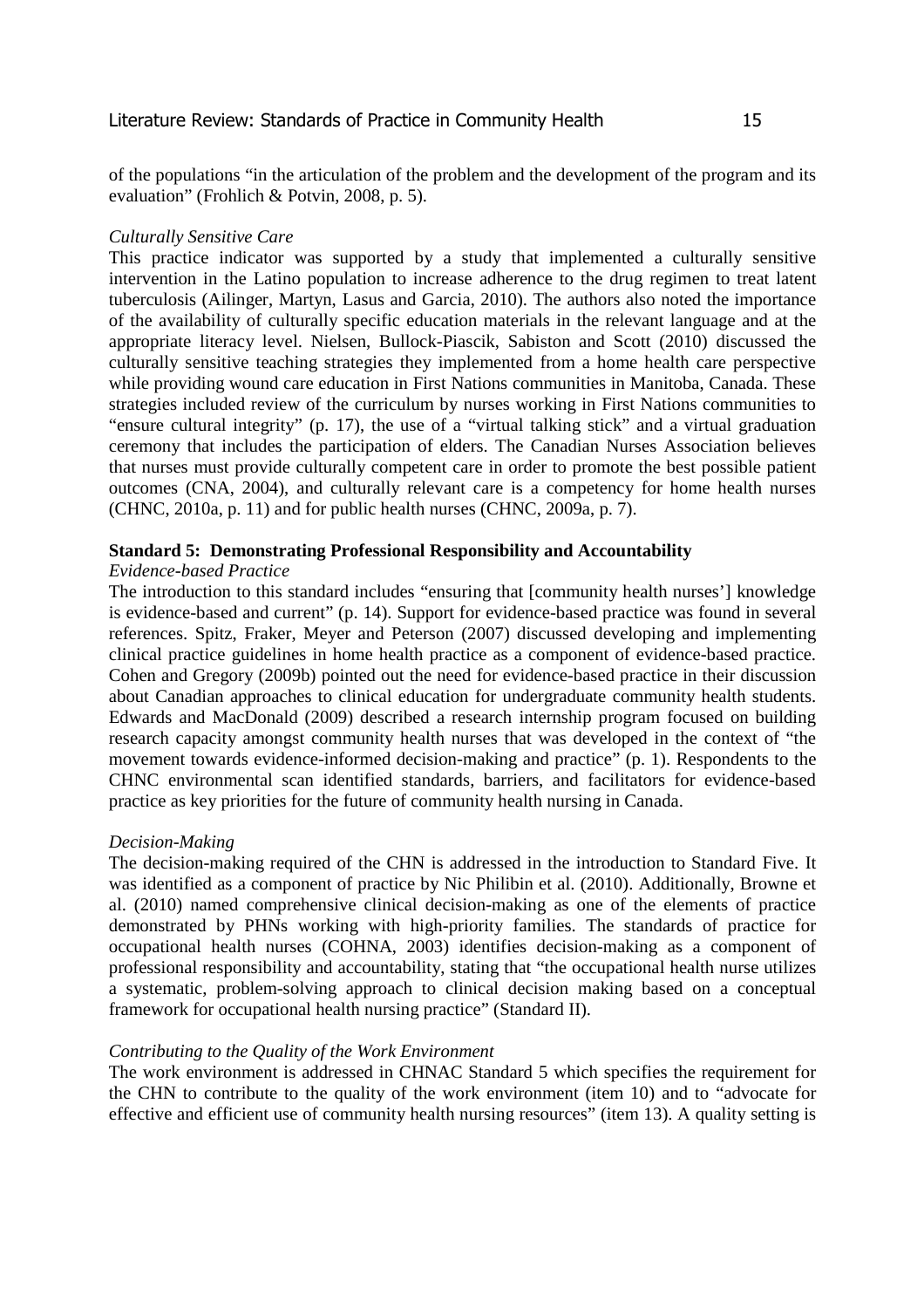also referred to as a healthy work environment which has been described as "the totality of all factors that influence satisfaction and performance of the job" (Kramer and Schmalenberg, 2008, p. 59). The quality of the healthcare work environment has been linked to the effectiveness and efficiency of healthcare services, and thus to the sustainability of the Canadian health care system (Quality Worklife, Quality Healthcare Collaborative [QWQHC], 2007). In their "Healthy Workplace Action Strategy for Success and Sustainability in Canada's Healthcare System", the QWQHC called for immediate action by health care leaders to make workplaces healthier and thereby improve the health of healthcare providers and the quality of the care provided to patients/clients (QWQHC, 2007). In a joint position statement on practice environments, the Canadian Nurses Association and Canadian Federation of Nursing Unions (CFNU) identified effective leadership as an "essential element for quality practice environments" (CNA/CFNU, 2006, p. 2).

Research studies have examined the effect of leadership on various outcomes. One study found evidence that leadership attitudes and behaviours influenced the retention of nurses and their degree of job satisfaction (Sturm, 2009). Job satisfaction was the focus of a Canadian study by Best and Thurston (2006) who examined job satisfaction levels amongst Canadian public health nurses. Nurses ranked the importance of several job components, identifying autonomy, pay, professional status and organizational policies as the four components most important to their job satisfaction. In another study, nurses cited "autocratic management styles, failure of team building, unreasonable expectations and a lack of vision" as contributors to problems in clinical leadership (Carney, 2009, p. 439). Evidence from the above studies supports CHNs in advocating for healthy work environments as a strategy to optimize their care and associated outcomes.

#### *Quality Monitoring*

Standard 5, item 17 identifies the requirement for CHNs to evaluate various aspects of their care, including its quality. The parish nursing standards are clear that the nurse "is responsible for the quality, impact and development of his/her own practice and for maintaining professional competence" (CAPMN, 2007, Standard 5). Measurement of outcomes associated with home care nursing was the focus of a study by Ervin, Chen and Upshaw (2006). The authors developed "The Community Nursing Care Quality Model" (p. 177) and then tested relationships between the variables in the model. Process variables were identified as "affective support, health information adequacy and decisional control whereas outcome variables were identified as patient adherence to nursing and medical recommendations, presence or absence of symptoms, and general well-being" (p.177). The study found that the technical quality of nursing care influenced the patient's perception of affective support, health information adequacy and decisional control.

#### *Reflective Practice*

Reflective practice appears as item 14 in Standard 5 (CHNAC, 2008, p. 15). Beam, O'Brien and Neal (2010) identified reflective practice as a "foundational concept" (p. 132) of public health nursing practice in their discussion of implementation of the Nurse-Family Partnership program. Reflective practice is also identified as a competency for home health nurses (CHNC, 2010b, p. 13) and is included in the scope and standards of practice for home health nursing by the American Nurses Association (2008). Reflective practice contributes to nurses being responsible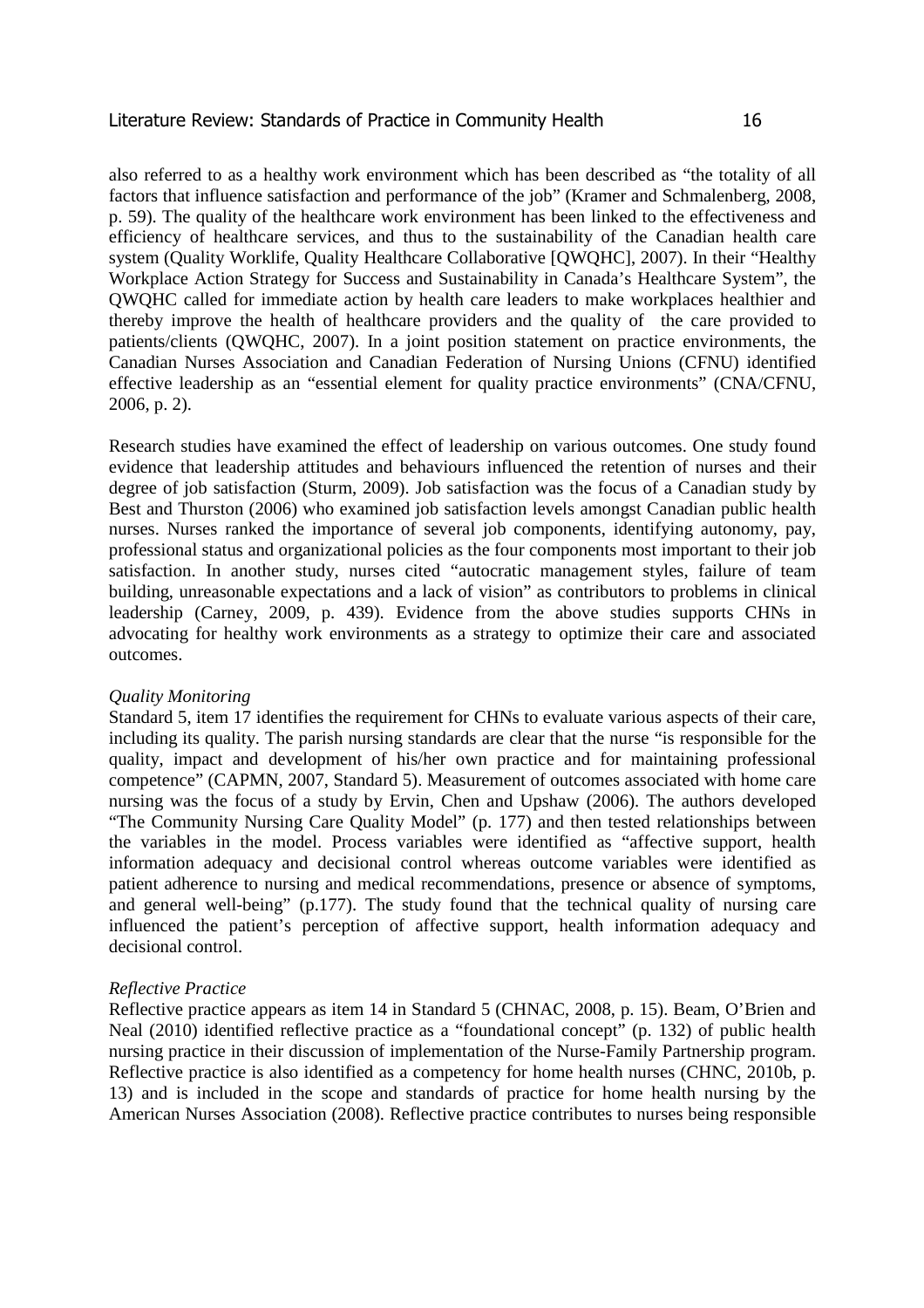and accountable at all times for their practice, as prescribed in the standards for occupational health nurses (COHNA, 2003). Nursing regulatory colleges in some jurisdictions within Canada include reflective practice in their expectations of registrants. For example, a reflective practice approach underpins the Continuing Competence Program for RNs in Alberta (College and Association of RNs of Alberta, 2005) and the College of Nurses of Ontario has identified "supporting nurses to become reflective practitioners" as an indicator of continuing competence for a nurse in an administrator role (College of Nurses of Ontario, 2009b, p. 5).

### *Telehealth*

The literature revealed evidence of the need for community health nursing practice to encompass telehealth and emerging technologies. For example, in the area of home care Maeder (2008) noted: "Much effort is currently being invested in *home-based health care*, with an expectation that telemonitoring of a patient's personal situation, including changes in health condition, response to medication and treatment, and adherence to care plan or lifestyle choices, will be achieved [through] Telehealth" (p. 4). Demiris, Oliver and Courtney (2006) discussed ethical considerations regarding the use of telehealth technologies in home and hospice care. Li, Morrow-Howell and Proctor (2004) discussed telephone follow-up as a nursing intervention, and Goodwin (2007) discussed the implementation of telephone advice services in numerous provinces in Canada. Nursing regulatory colleges including the College of Nurses of Ontario (2009c) and the College and Association of Registered Nurses of Alberta (2009) have developed and published standards of practice or practice expectations related to telephone practice and/or health informatics. Lokanc-Diluzio, Nelson, Wayne and Hettler (2008) identified the importance of telehealth and web-based resources in community health nursing related to health education and prevention of Sexually Transmitted Infections and Blood Borne Pathogens and the support for those living with HIV. Telehealth and public health was addressed in detail by Edison (2009) who identified the ways in which telehealth is helping to address current public health challenges or could be used to meet future challenges.

### *Technology in Nursing Practice*

The use of technology in practice was evident in an account of the implementation of PDAs (personal digital assistant) by a public health nursing service (Rogoski, 2005). The author described the challenges experienced by the PHNs in using the devices from both technical and practice perspectives. From a technical perspective, the screens are small and so visibility was an issue. From a practice perspective, PHNs felt that the device interfered with the ability to establish a connection with the patient. There is evidence that PDAs are also being widely used by home care nurses (Doran and Mylopoulos, 2008; ParaMed, 2008; Saint Elizabeth Health Care, 2010; Victorian Order of Nurses, 2008). The literature also describes nurses' use of computers, cameras and web-based applications for professional development and to support their delivery and documentation of client care (Buckley, Adelson and Hess, 2005; Goodwin et al., 2008; Nielsen, Bullock-Piascik, Sabiston and Scott, 2010; Sanchez, 2009).

#### *Mentoring Students and New Practitioners*

Standard 5 includes indicators related to mentoring students and new practitioners (item 5) and contributing proactively to the quality of the work environment. It has been reported that four generations are working in today's nursing workforce: the Silent Generation, born between 1922 and 1942; the Baby Boomers, born from 1943 to 1960; Generation X, born from 1961 to 1980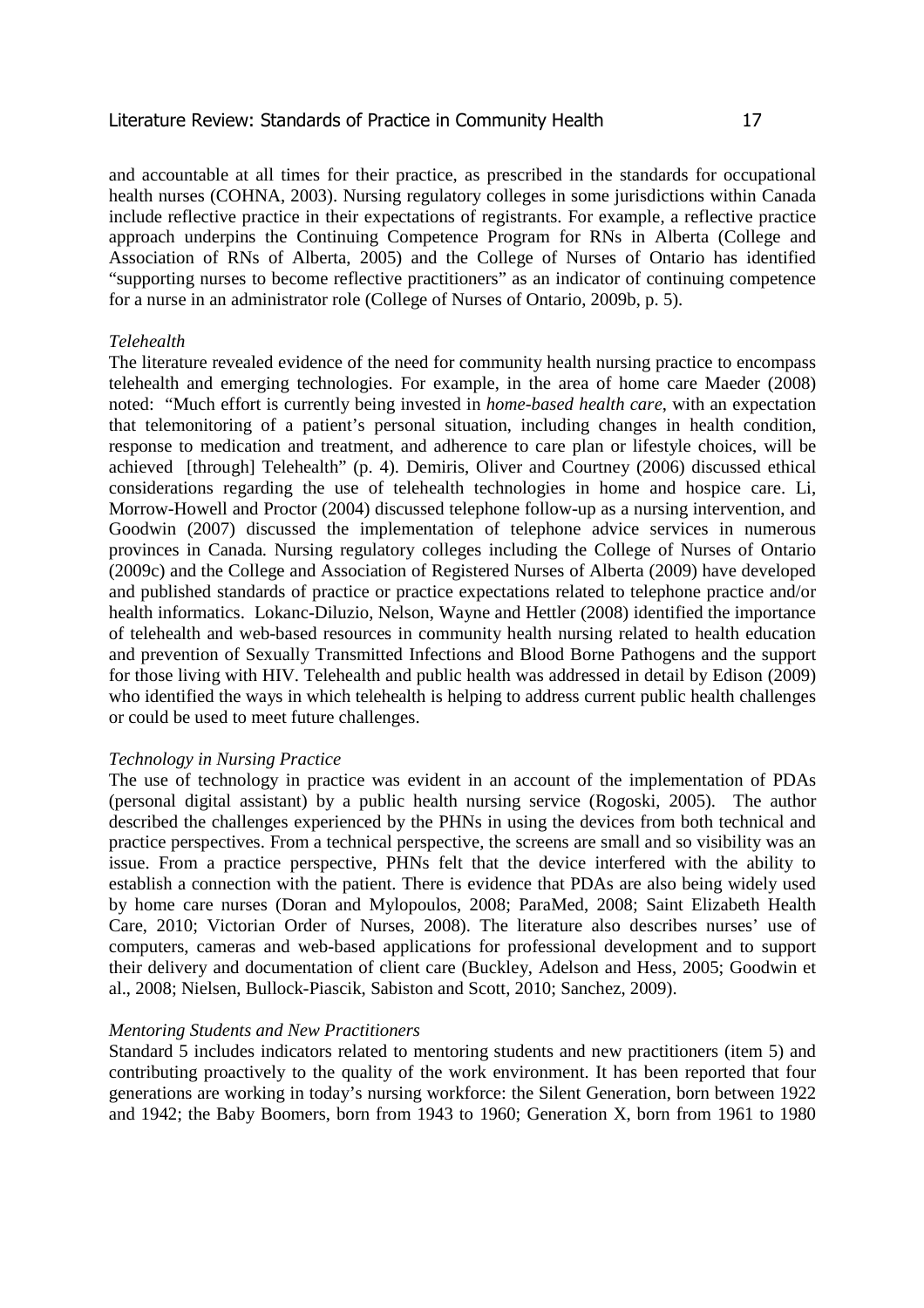and Generation Y, born after 1981 (Hu, Herrick and Hodgin, 2004). This demographical reality has prompted research to understand differences amongst the generations and thus promote optimal working relationships and job satisfaction. For example, differences in perceptions related to retirement, computer technology, commitment to employment and desired traits in health care leaders were identified in the above mentioned study of four generations of nurses working in acute care in the U.S. (Hu, Herrick and Hodgin, 2004). One difference was that nearly half of respondents in the Silent Generation and Baby Boomer groups viewed computers as "frightening and complicated" (p. 339) in contrast to the views expressed by the younger generations. Additionally, older workers valued professionalism, integrity and empowering behaviours in their managers, whereas younger generations valued knowledge, good communication and receiving affirmations about their performance so that they could build their self-confidence. The study recommended that generational differences be acknowledged and addressed in order to promote a supportive work environment.

A Canadian study also identified four generations in the nursing workforce, and named them as: Veterans, born before 1945; Baby Boomers, born between 1946 and 1964, Generation X, born 1965 to 1979, and Generation Y or Millennials, born 1980 onwards (Wilson, Squires, Widger, Cranley and Tourangeau, 2008). The study explored differences in job satisfaction amongst nurses in the Baby Boomer, Generation X and Generation Y cohorts. There were no significant differences amongst the three generations regarding satisfaction with co-worker relationships or with opportunities for interaction. Implications for nursing management based on the results of the study were identified, including the need to implement strategies such as career development opportunities or shared governance to enhance job satisfaction for younger generations.

# **Research Question 2: Are there content gaps in the standards?**

Some trends and issues either newly identified or expanded upon in the literature reported in this review are relevant to the standards for community health nursing practice in Canada and are now discussed.

# *Surveillance*

In the Canadian Community Health Nursing Standards of Practice, surveillance as a nursing activity is alluded to in "empirics", one of the five ways of knowing in nursing (CHNAC, 2008, p. 7). Additionally, Standard 1 b) Prevention and Health Protection (item 6) identifies the requirement for CHNs to apply epidemiological principles when engaged in strategies including surveillance. Surveillance may also be construed from Standard 5, item 1 in which the CHN's responsibility to take preventive or corrective action to protect individuals and communities from unsafe circumstances is outlined. The literature reveals that increasing attention has been paid to surveillance as a component of public health nursing practice in recent years. For example, a historical overview of the contributions of medicine and epidemiology to the development of public health nursing was provided by Earl (2009). Using tuberculosis as an example, the paper demonstrated nurses' progressive use of data and statistics to achieve improvements in public health.

The description of an obesity surveillance program for pre-school children in Alberta, Canada was the focus of a study by Flynn et al. (2005). The study tested a multi-faceted intervention that began with a weight and height assessment for children of approximately 4.5 years old attending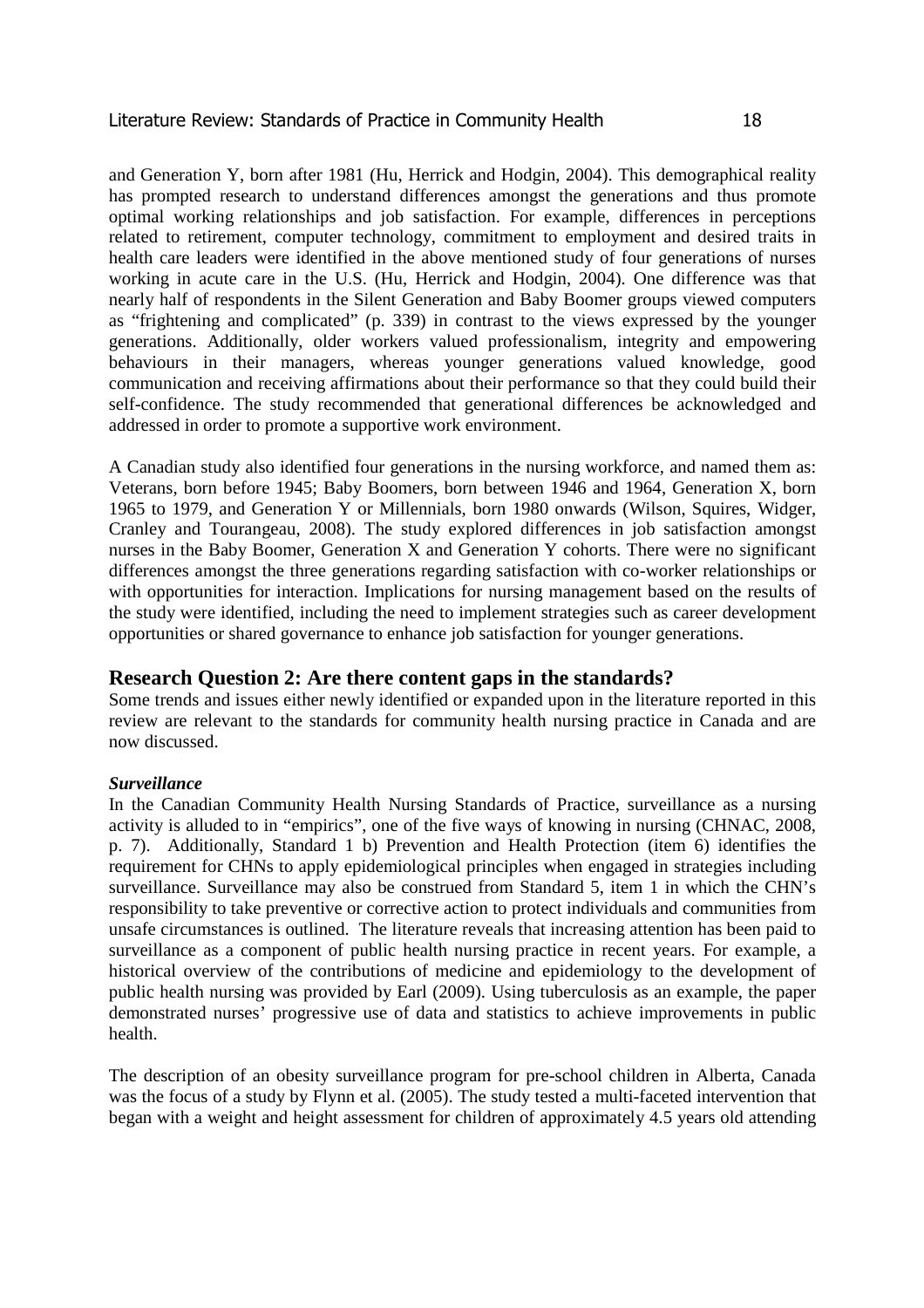a pre-school public health immunization clinic. On the basis of the weight and height data children were categorized as underweight, healthy weight or obese. Following the assessment an information package was given to parents that discussed healthy eating, active living and positive body image. Nurses sent an information letter to the family physicians of children who were underweight or obese. The program was found to be acceptable to both staff and families.

A Canadian study by Meagher-Stewart, Edwards, Aston and Young (2009) reported the population health surveillance functions of public health nurses and identified factors that challenge PHNs' ability to fulfill those functions. The authors described health surveillance as "an essential epidemiological strategy that involves identifying changing risk profiles and health status patterns and forecasting future disease trends" (p. 553). The expectation was identified that public health nurses and other health care practitioners would be vigilant in conducting traditional disease surveillance activities to achieve the goals of early recognition and reporting of suspicious cases. The authors also noted emerging advocacy for an expanded surveillance function termed "ecosocial surveillance" (p. 554) that would attend to the broader societal influences on health status. Their study revealed a variety of ecosocial population health surveillance functions carried out by PHNs, prompting the conclusion that while traditional surveillance activities such as immunization and detection of child abuse and neglect remain important, there is support for an ecosocial approach to surveillance to be further developed and implemented.

Another emerging aspect of surveillance was associated with bioterrorism preparedness (Akins, Williams, Silenas and Edwards, 2005; Agency for Healthcare Research and Quality, 2006). The study by Akins et al. acknowledged PHNs for the essential services they provide, including disease surveillance. The authors linked disease surveillance to the early recognition of diseases caused by bioterrorism agents. However, they identified factors which impede nurses' ability to engage in more proactive surveillance such as fragmentation of the public health system and a confusing array of expectations and responsibilities of PHNs.

Developing surveillance skills amongst the public health workforce was the focus of the "Skills Enhancement for Public Health Online Program" by the Public Health Agency of Canada (Public Health Agency of Canada, 2007). Through a series of on-line modules and coaching by an online facilitator, participants were able to advance their knowledge, understanding and use of health information data. The first module reviewed basic epidemiological concepts including the steps of the surveillance cycle. Another module focused entirely on surveillance—it discussed the principles and practices of public health surveillance, examined the major categories of health events for which public health surveillance systems exist, described basic concepts related to the communication and dissemination of public health surveillance information, reviewed emerging trends and activities in public health surveillance and shared a framework "for the components and evaluation of a public health surveillance system in a public health environment" (p. 4 of 7).

### *Practice and Professional Regulation*

While Standard 1 b), item 9 identifies that the CHN "Practices in accordance with legislation relevant to community health practice…" (p. 11) no mention was found in the standards of practicing in accordance with "regulatory" requirements (St. Pierre, 2007). As scope of practice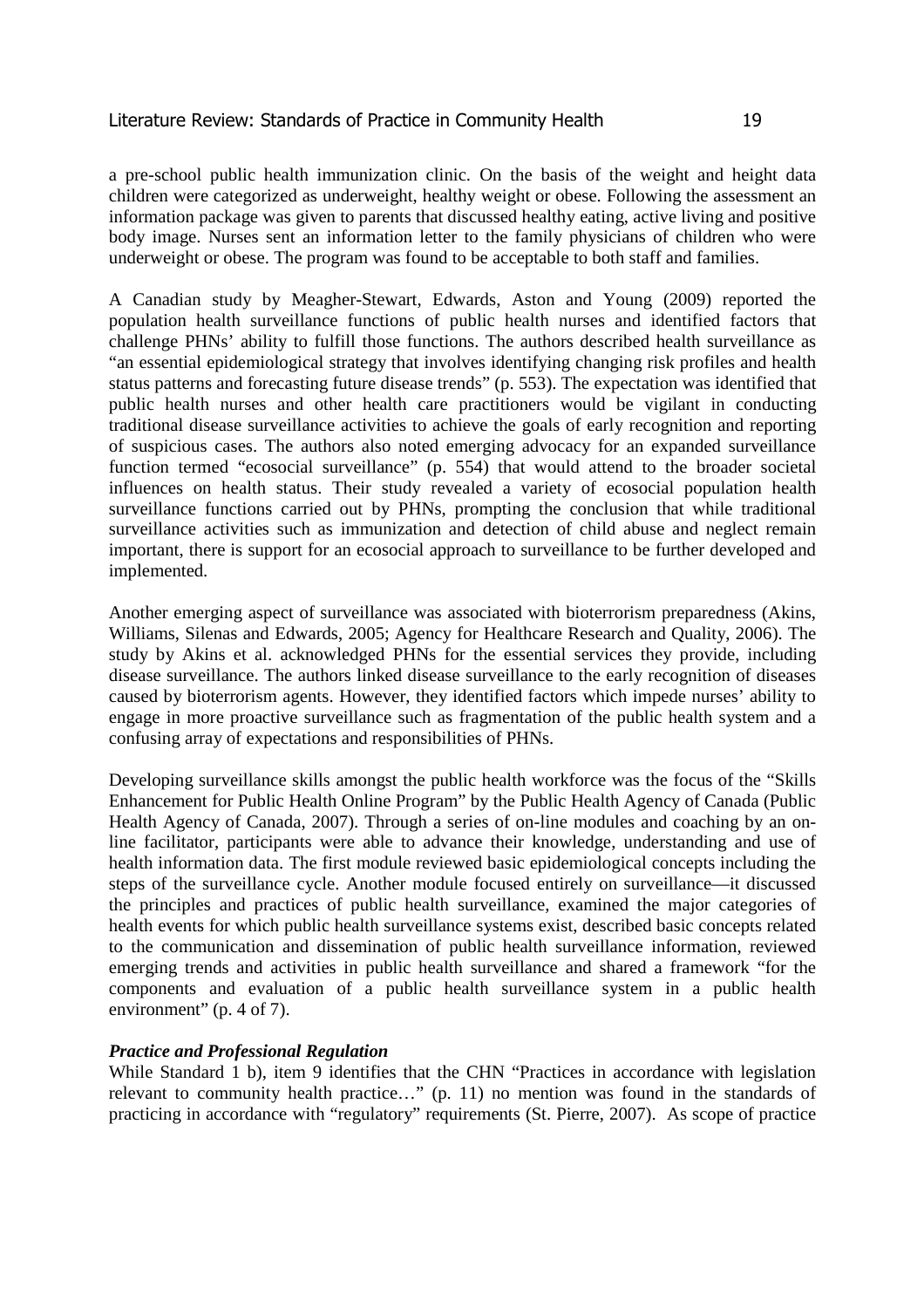for nurses is articulated within a regulatory framework (CNA, 2007b), omission of regulation may represent a content gap.

# *Health Teaching/Providing Health Information*

Studies such as that of Hirdes et al. (2006) reinforced health teaching as an important function of community health nursing. Standard One (a), item 6 encompasses "increasing knowledge" and the introduction to Standard One (Health maintenance, restoration and palliation) mentions provision of health education. Although health teaching is implicit in many of the standards and indicators it is not explicitly identified and thus represents a potential gap in content.

# **Section 3: Revisions for Consideration Based On the Literature Review**

The following recommendations arise from the literature review findings and are offered for consideration in updating the standards.

# *1. Surveillance*

Content about surveillance is limited in the current version of the standards. As reported in this literature review, the literature reveals that increasing attention has been paid to surveillance as a component of public health nursing practice in recent years. Accordingly, it is recommended that additional content related to surveillance be included in the revised standards.

# *2. Determinants of Health and Social Justice and Equity*

Content related to the determinants of health is found throughout the Standards as follows:

- Description of Community Health Nursing, p. 8
- Standard One: Introduction, p. 10; a) Health Promotion, items 4 and 6, p. 11
- Standard Two: Introduction, p. 12
- Standard Four: Introduction, p. 13; items 10 and 12, p. 14
- Standard Five: Introduction, p. 14; item 15, p. 15

This fragmentation of content makes it difficult to obtain a clear and comprehensive understanding of what is expected from the CHN in addressing the determinants of health in their practice, therefore the following recommendations are made:

- $\triangleright$  Consider grouping all content related to determinants of health in a single standard, or as a component of a standard (e.g. standard one has three components);
- $\triangleright$  Add the word "social" when discussing the determinants of health, thus reflecting current literature;
- $\triangleright$  Combine content about social justice and equity with that about the social determinants of health or link them in order to reduce confusion; and
- $\triangleright$  Update content to reflect attention to the environment as a determinant of health.

# *3. Practices in Accordance with Legislation*

Consider revising Standard 1b, item 9 as follows: Practices in accordance with legislation *and regulation* relevant to community health practice (e.g. public health legislation, child protection legislation and *provincial/territorial regulatory frameworks*).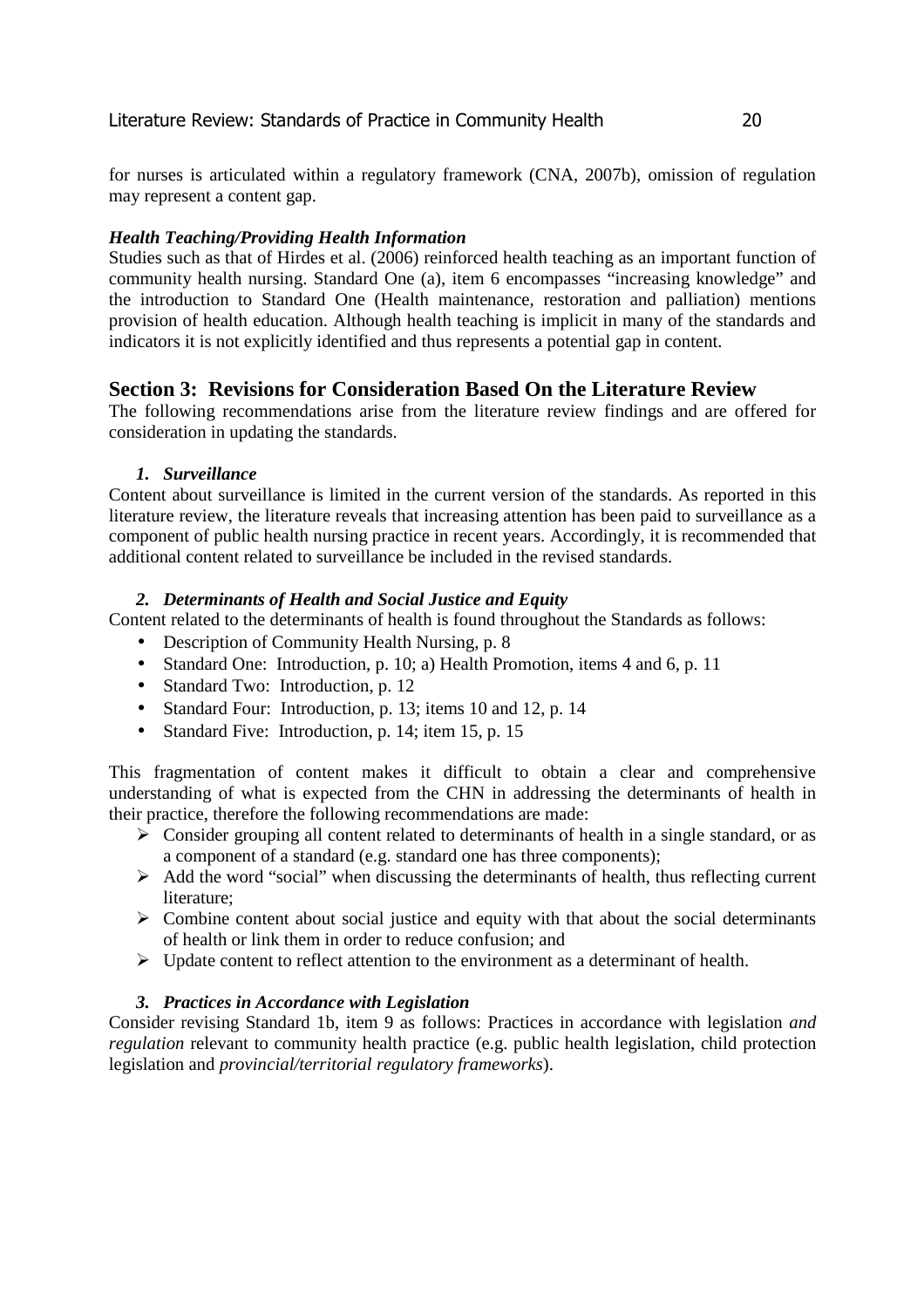# *4. Health Teaching/Providing Health Information*

Standard One (a), item 6 encompasses "increasing knowledge" and the introduction to Standard One (Health maintenance, restoration and palliation) mentions provision of health education. Although health teaching is implicit in many of the standards and indicators it is not explicitly identified. Therefore consider explicitly naming health teaching as an expectation in one of the indicators.

# *5. Disaster Planning/Emergency Preparedness*

In keeping with the literature findings, consider grouping the indicators relevant to disaster planning/emergency preparedness together, and/or make the language more explicit regarding nurses' role in emergency preparedness and response from both public health and home care perspectives.

# *6. Evaluation of Practice Quality*

Consider revising Standard 5, item 17 as follows: Uses available resources to *identify desired outcomes and related indicators for clients, communities* or the workplace and to systematically *measure the achievement of those outcomes including the availability, acceptability, quality,* efficiency, and effectiveness of community health nursing practice *and the work environment.* 

# *7. Identifying Potential Risks to Health*

Consider revising Standard 1(b), item 4 as follows: Helps individuals, groups, families and communities to identify potential risks to health *including contributing to emergency and/or disaster planning, being knowledgeable about specific emergency/disaster plans and promoting awareness of the plan(s) amongst individuals, groups and families.* 

### *8. Evidence-Based Practice*

The requirement for CHNs to base their practice on current evidence is only explicitly mentioned in the *introduction* to Standard 5 (Demonstrating Professional Responsibility and Accountability). Accordingly, consider incorporating the requirement to base CHN practice on current evidence explicit in an existing indicator or develop a separate indicator for that purpose.

### **Summary and Conclusions**

This literature review has identified opportunities for minor changes to the wording of the standards and some additional content. It is recommended that these opportunities be considered in the context of the companion documents identified in this report which complement the standards by expanding and further detailing practice. Overall, this review of the literature revealed evidence that the Canadian Community Health Nursing Standards of Practice (2008) remain current, accurate and comprehensive in documenting the expectations of community health nurses.

--------------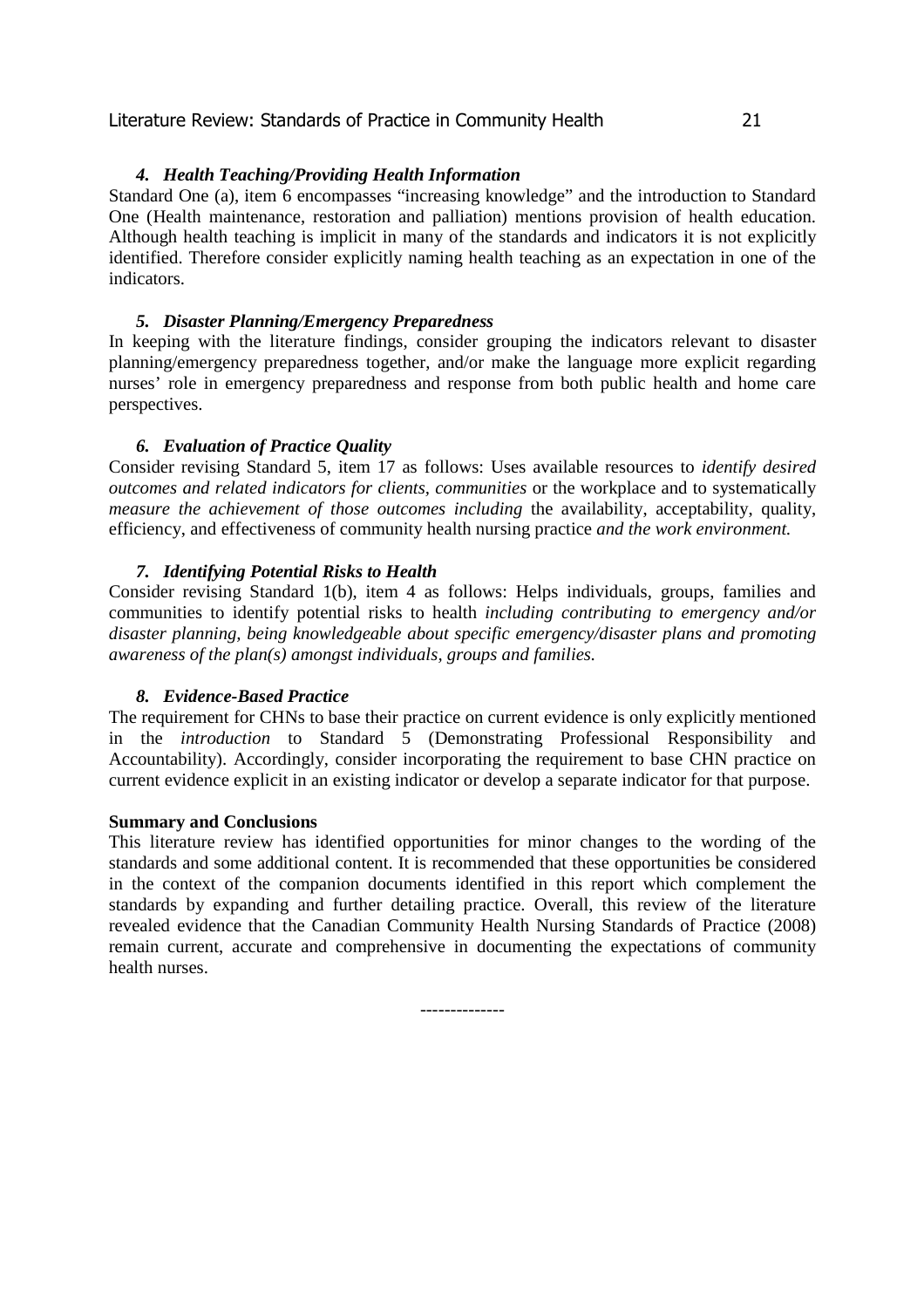# **References**

- Agency for Healthcare Research and Quality (2006). *Public health preparedness: Better defining the role of public health nurses can improve disease surveillance necessary for bioterrorism preparedness.* Author: Rockville, MD. Retrieved August 6, 2010 from http://www.ahrq.gov/research/jun06/0606RA28.htm
- Ailinger, R.L., Martyn, D., Lasus, H., & Garcia, N.L. (2010). The effect of a cultural intervention on adherence to latent tuberculosis infection therapy in Latino immigrants. *Public Health Nursing, 27*(2), 115-120.
- Akins, R.B., Williams, J.R., Silenas, R., & Edwards, J.C. (2005). The role of public health nurses in bioterrorism preparedness. *Disaster Management and Response, 3*(4), 98-105.
- American Nursing Association (2008). *Home health nursing scope and standards of practice.*  Silver Spring Maryland: Author.
- Anderson, J., Rodney, P., Reimer-Kirkham, S., Browne, A., Koushambhi, B., & Lynam, J. (2009). Inequities in health and health care viewed through the ethical lens of critical social justice: Contextual knowledge for the global priorities ahead. *Advances in Nursing Science*, *32*(4), 282-294.
- Arkansas State Board of Nursing (2010). Public health nurses. *ASBN Update, 1*(1), 29 Retrieved August 6, 2010 from http://epubs.democratprinting.com/publication/?i=29685&page=1
- Arksey, H. & O'Malley, L (2005). Scoping studies: Towards a methodological framework. International Journal of Research Methodology, 8(1), 19-32.
- Aston, M., Meagher-Stewart, D., Edwards, N., & Young, L.M. (2009). Public health nurses' primary healthcare practices: Strategies for fostering citizen participation. Journal of *Community Health Nursing, 26*(1), 24-34.
- Barnes, C. (2005). The nature of social justice. In de Chesnay., M. (Ed.), *Caring for the vulnerable: Perspectives in nursing theory, practice, and research (pp. 13-18). London,* UK: Jones and Bartlett.
- Beam, R.J., O'Brien, R.A., & Neal, M. (2010). Reflective practice enhances public health nurse implementation of Nurse-Family Partnership. *Public Health Nursing, 27*(2), 131-139.
- Best, M., & Thurston, N.E. (2006). Canadian public health nurses' job satisfaction. *Public Health Nursing, 23*(3), 250-255.
- Boutain, D., (2005). Social justice in nursing: A review of the literature. In de Chesnay., M. (Ed.), Caring *for the vulnerable: Perspectives in nursing theory, practice, and research* (pp.19- 27). London, UK: Jones and Bartlett.
- Boutain, D. (2009). Collective knowledge sharing as a social justice strategy: The difference it made in the service project about preterm disparity. *Advances in Nursing Science*, *32*(2), 68-80.
- Browne, A.J., Doane, G.H., Reimer, J., MacLeod, M. L.P., & McLellan, E. (2010). Public health nursing practice with high priority families: The significance of contextualizing risk. *Nursing Inquiry, 17*(1), 26-37.
- Buckley, K.M., Adelson, L.K. & Hess, C. T. (2005). Get the picture! Developing a wound photography competency for home care nurses. *Journal of Wound Care Nursing, 32*(3), 171-177.
- Canadian Association for Parish Nursing Ministry [CAPM] (2007), *Parish nursing ministry standards of practice* Author. Retrieved March 24, 2011 from http://www.capnm.ca/standards.htm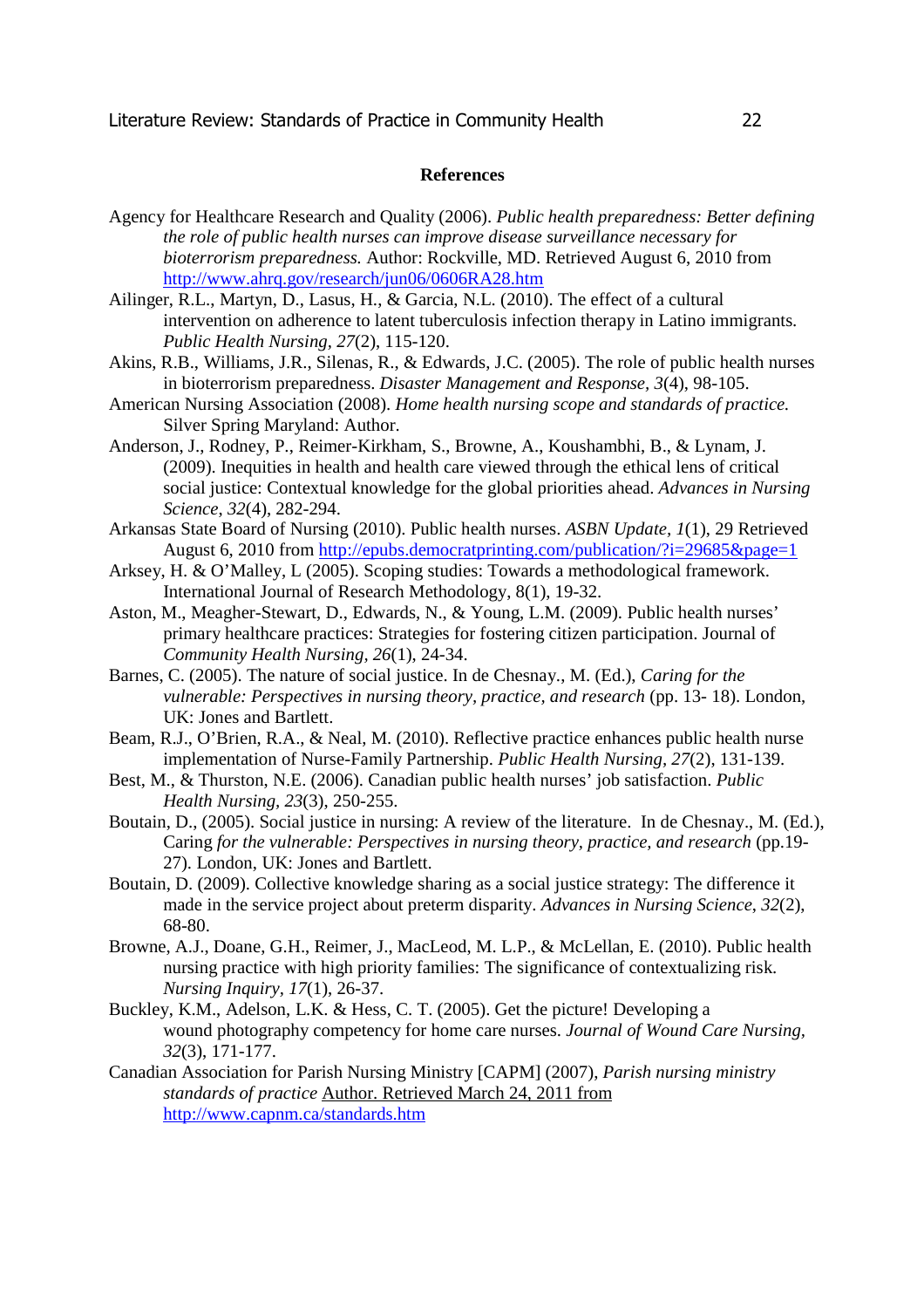- Canadian Nurses Association (2002). *Achieving excellence in professional practice: A guide to developing and revising standards.* Ottawa: Author.
- Canadian Nurses Association (2004). *Position Statement: Promoting culturally competent care.* Ottawa: Author. Retrieved August 6, 2010 from http://www.cnaaiic.ca/CNA/documents/pdf/publications/PS73\_Promoting\_Culturally\_Competent\_Care\_ March\_2004\_e.pdf
- Canadian Nurses Association (2006). *Social justice: A means to an end, an end in itself.* Ottawa: Author. Retrieved August 5, 2010 from http://www.cnaaiic.ca/CNA/documents/pdf/publications/Social\_Justice\_e.pdf
- Canadian Nurses Association and Canadian Federation of Nursing Unions (2006). *Joint Position Statement: Practice environments: Maximizing client, nurse and system outcomes.* Ottawa: Author. Retrieved August 5, 2010 from http://www.cnaaiic.ca/CNA/documents/pdf/publications/PS88-Practice-Environments-e.pdf
- Canadian Nurses Association (2007a). *Position statement: Emergency preparedness and response*. Ottawa: Author. Retrieved August 6, 2010 from http://www.cnaaiic.ca/CNA/documents/pdf/publications/PS91\_Emergency\_e.pdf
- Canadian Nurses Association (2007b). *Position Statement: Canadian regulatory framework for registered nurses.* Ottawa: Author. Retrieved July 29, 2010 from http://www.cnaaiic.ca/CNA/documents/pdf/publications/PS90\_Canadian\_Regulatory\_2008\_e.pdf
- Canadian Nurses Association (2008). *The Code of Ethics for Registered Nurses* (Centennial Edition). Ottawa: Author. Retrieved August 4, 2010 from http://www.cnaaiic.ca/cna/documents/pdf/publications/Code\_of\_Ethics\_2008\_e.pdf
- Canadian Nurses Association. (2009). *Ethics in practice for registered nurses: Social justice in practice.* Ottawa, ON: Author.
- Canadian Nurses Association/Canadian Medical Association (2009). *Joint position statement: Environmentally responsible activity in the health-care sector.* Ottawa: Author. Retrieved August 6, 2010 from http://www.cnaaiic.ca/CNA/documents/pdf/publications/JPS99\_Environmental\_e.pdf
- Canadian Occupational Health Nurses Association [COHNA], (2003), *Occupational health nursing practice standards.* New Brunswick: Author.Retrieved March 27, 2011 from http://www.cohna-aciist.ca/pages/content.asp?CatID=3&CatSubID=5
- Canadian Public Health Association (2010). *Public health ~ Community health nursing practice in Canada: Roles and Activities* (4<sup>th</sup> Ed.). Ottawa: Author. Retrieved August 3, 2010 from http://www.cpha.ca/uploads/pubs/3-1bk04214.pdf
- Carney, M. (2009). Public health nurses' perception of clinical leadership in Ireland: Narrative descriptions. *Journal of Nursing Management, 17,* 435-445.
- Chinn, P. L. & Kramer, M. K. (2008). *Integrated theory and knowledge development and nursing.* (7<sup>th</sup> Edition). St. Louis, MI: Mosby.
- Cohen, B. (2008). Population health promotion models and strategies. In L.L. Stamler & L. Yiu, (Eds.). *Community Health Nursing: A Canadian Perspective* (2nd Ed). pp 93-110.
- Cohen, B.E. & Gregory, D. (2009a). Community health clinical education in Canada: Part 2, Developing competencies to address social justice, equity and the social determinants of health. *International Journal of Nursing Education Scholarship, 6*(1), Article 2, 1-15.
- Cohen, B.E. & Gregory, D. (2009b). Community health clinical education in Canada: Part 1, State of the art. *International Journal of Nursing Education Scholarship, 6*(1), Article 1, 1-17.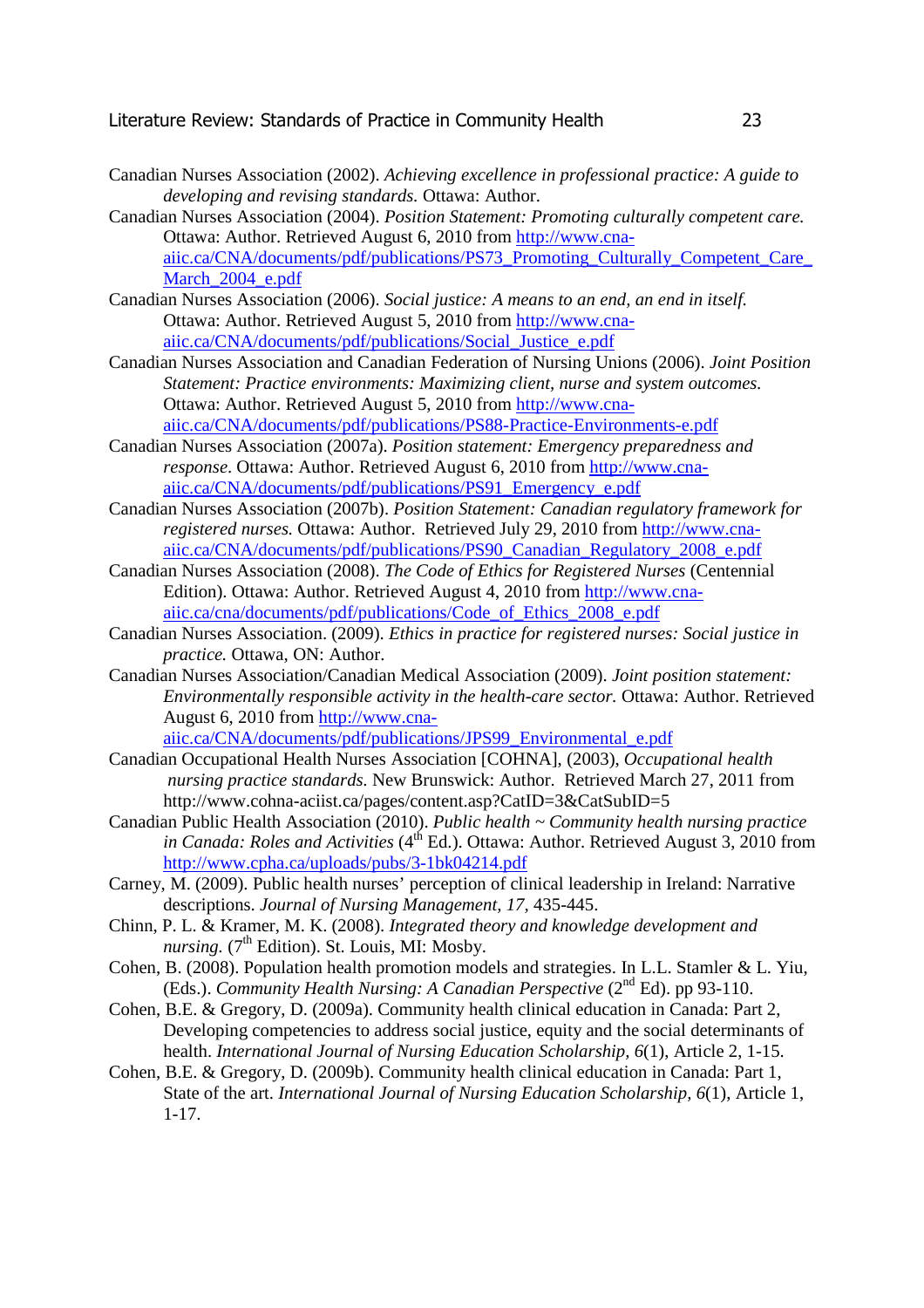- Cohen, B., & Reutter, L. (2007). Development of the role of public health nurses in addressing child and family poverty: A framework for action. *Journal of Advanced Nursing, 60*(1), 96- 107.
- College and Association of Registered Nurses of Alberta (2005). Continuing Competence Program. Retrieved March 23, 2011 from http://www.nurses.ab.ca/Carna-Admin/Uploads/RN\_reference\_manual.pdf
- College and Association of Registered Nurses of Alberta (2009). *The role of the registered nurse in health informatics.* Edmonton, Alberta: Author. Retrieved March 29<sup>th</sup>, 2011 from http://www.nurses.ab.ca/Carna-Admin/Uploads/Health\_Informatics\_2.pdf
- College of Nurses of Ontario (2009a). Professional Standards, Revised 2002. Retrieved March 23, 2011 from http://www.cno.org/Global/docs/prac/41006\_ProfStds.pdf
- College of Nurses of Ontario (2009b). *Fact sheet: Developing practice standards and guidelines.*  Toronto: Author. Retrieved Aug. 4, 2010 from http://www.cno.org/docs/prac/41046\_fsDevelopingstds.pdf
- College of Nurses of Ontario (2009c). Telepractice Practice Guideline. Toronto: Author. Retrieved March  $29<sup>th</sup>$ , 2011 from
	- http://www.cno.org/Global/docs/prac/41041\_telephone.pdf
- Community Health Nurses Association of Canada (2008). *Canadian community health nursing standards of practice.* Toronto: Author. Retrieved July 29, 2010 from http://www.chnc.ca/documents/chn\_standards\_of\_practice\_mar08\_english.pdf
- Community Health Nurses of Canada (2009a). *Public health nursing discipline specific competencies:* Version 1.0. Toronto: Author. Retrieved July 29, 2010 from http://www.chnc.ca/documents/competencies\_june\_2009\_english.pdf
- Community Health Nurses of Canada (2009b) *Vision Statement* Toronto: Author. Retrieved March 27, 2011 from
	- http://www.chnc.ca/documents/2009EnglishCHNDefinition\_VisionStatement.pdf
- Community Health Nurses of Canada (2009c). *Final report: CHNC Environmental Scan.* Toronto: Author. Retrieved on July 27, 2010 from
	- http://www.chnc.ca/documents/Environmentalscan-CHNsspeakout.pdf
- Community Health Nurses of Canada (2010a). *Home health nursing competencies: Version 1.0.*  Toronto: Author. Retrieved July 29, 2010 from

http://chnc.ca/documents/HomeHealthNursingCompetenciesVersion1.0March2010.pdf

Community Health Nurses of Canada (2010b). *A synthesis of Canadian community health nursing reports.* Retrieved July 22, 2010 from

http://www.chnc.ca/documents/CommunityHealthNursingkeyreportssynthesis2010.doc

- Demiris, G., Oliver, D.P., & Courtney, K.L. (2006). Ethical considerations for the utilization of telehealth technologies in home and hospice care by the nursing profession. *Nursing Administration, 30*(1), 56-66.
- Doran, D., & Mylopoulos, J. (2008). Outcomes in the palm of your hand: Improving the quality and continuity of patient care. Canadian Health Services Research Foundation. Retrieved August 5, 2010 from http://www.chsrf.ca/reports/DoranReport1\_3\_25\_FINAL.pdf
- Earl, C.E. (2009). Medical history and epidemiology: Their contribution to the development of public health nursing. *Nursing Outlook, 57*(5), 257-265.
- Edison, K.E. (2009). *Telehealth & Public health.* Powerpoint presentation. Retrieved March 29th, 2011 from http://www.internet2.edu/health/library/NIH2009/Edison.pdf
- Edwards, N., & Smith, D. (2008). Community health nursing research: A retrospective.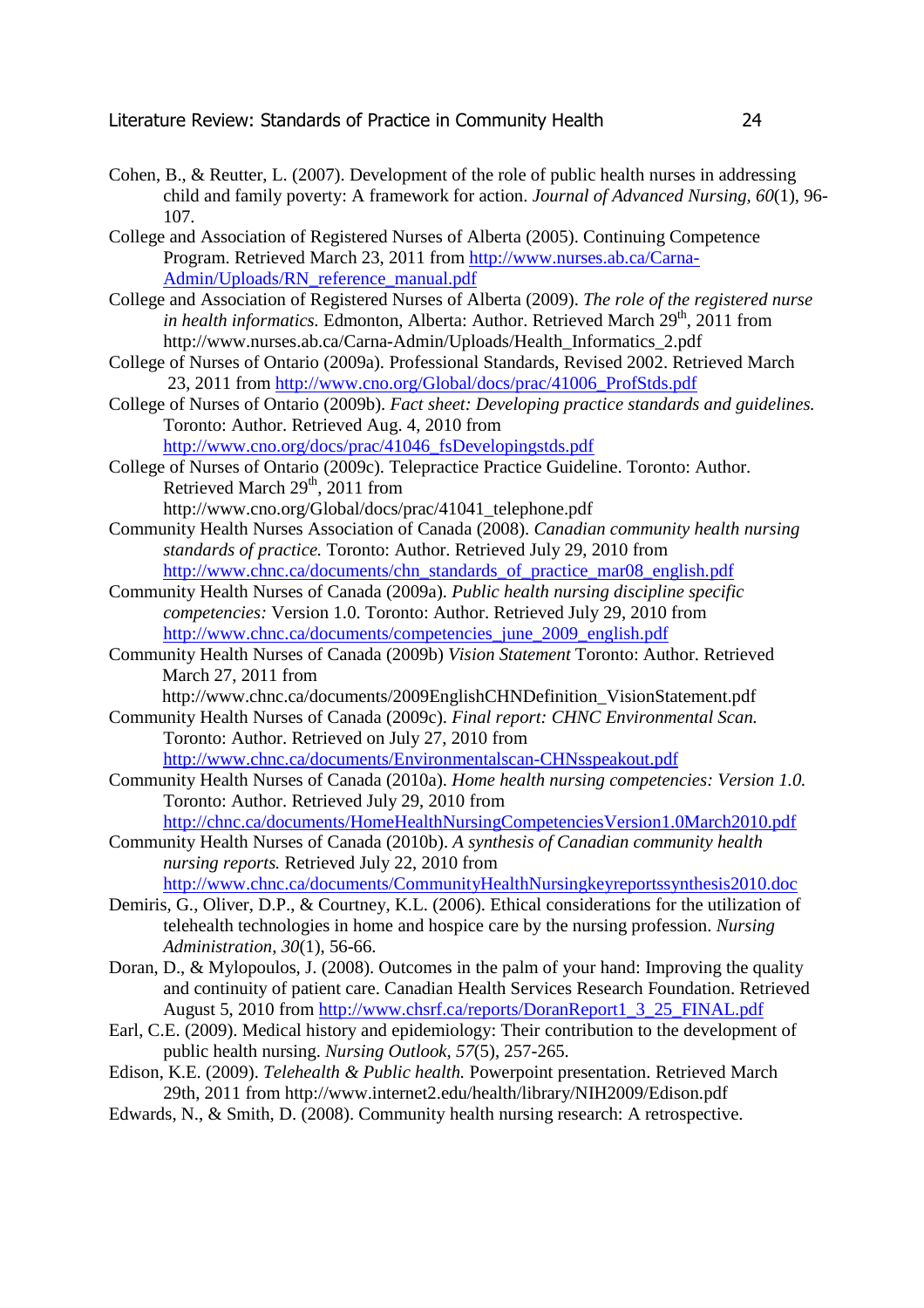*Canadian Nurse, 104*(9), 32-35.

- Edwards, N., & MacDonald, J. (2009). Building nurses' capacity in community health services. *International Journal of Nursing Education Scholarship, 6*(1), Article 25, 1-18.
- Ervin, N.E., Chen, S.-P., & Upshaw, H.S. (2006). Nursing care quality: Process and outcome relationships. *Canadian Journal of Nursing Research, 38*(4), 174-190.
- Fahrenwald, N. L. (2003). Teaching social justice. *Nurse Educator, 28*(5), 222 226.
- Falk-Rafael, A. (2005). Speaking truth to power: Nursing's legacy and moral imperative. *Advances in Nursing Science, 28*(3), 212–223.
- Flynn, M.A.T., Hall, K., Noack, A., Clovechok, S., Enns, E., Pivnick, J., Naimish, A., Wouts, P. et al. (2005). Promotion of healthy weights at preschool public health vaccination clinics in Calgary. *Canadian Journal of Public Health, 96*(6), 421-426.
- Frohlich, K.L. & Potvin, L. (2008). The inequality paradox: The population approach and vulnerable populations. *American Journal of Public Health, 98*(2), 1- 6.
- Goodwin, S., Matthews, S., Carr, H., Holubiec, I., Hitsman, C., & Cleator, N. (2008). Promising practices: Transforming home and community care. *Canadian Nurse, 104*(5), 30-31.
- Goodwin, S. (2007). Telephone nursing: An emerging practice area. *Canadian Journal of Nursing Leadership, 20*(4), 37-45.
- Green, J., & Labonte, R. (2008). Introduction: from critique to engagement. In Green, J. & Labonte, R. (Ed.) *Critical perspectives in public health* (pp. 2-11). New York, NY: Routledge.
- Hendriks, L. & Bassi, S. (2009). Emergency preparedness from the ground floor up: A local agency perspective. *Home Health Care Management and Practice, 21*(5), 346-352.
- Hirdes, J.P., Dalby, D.M., Steel, R.K., Carpenter, G.I., Bernabei, R., Morris, J.N., & Fries, B.E. (2006). Predictors of influenza immunization among home care clients in Ontario. *Canadian Journal of Public Health, 97*(4), 335-339.
- Hu, J., Herrick, C., & Hodgin, K.A. (2004). Managing the multigenerational nursing team. *The Health Care Manager, 23*(4), 334-340.
- Hyde, J., Kim, B., Martinez, L.S., Clark, M. & Hacker, K. (2006). Better prepared but spread too thin: The impact of emergency preparedness funding on local public health. Disaster *Management & Response, 4*(4), 106-113.
- Irwin, A., & Scali, E. (2007). Action on the social determinants of health: A historical perspective. *Global Public Health, 2*(3), 235 – 256.
- Kramer, M., & Schmalenberg, C. (2008). Confirmation of a healthy work environment. *Critical Care Nurse, 28*(2), 56-64.
- Labonte, R. (1998). Community, Community Development, and the Forming of Authentic Partnerships. In Minkler, M. (Ed.). *Community Organizing and Community Building for Health* (pp. 88 – 102). New Brunswick, NJ: Rutgers University Press, 1998.
- Lacey, A., & Salgado, C. (2005). Standards in action: Rides and Slides. *Nursing BC, 37*(2), 12- 15.
- Li, H., Morrow-Howell, N. & Proctor, E.K. (2004). Post-acute home care and hospital readmission of elderly patients with congestive heart failure. *Health & Social work, 29*(4), 275-285.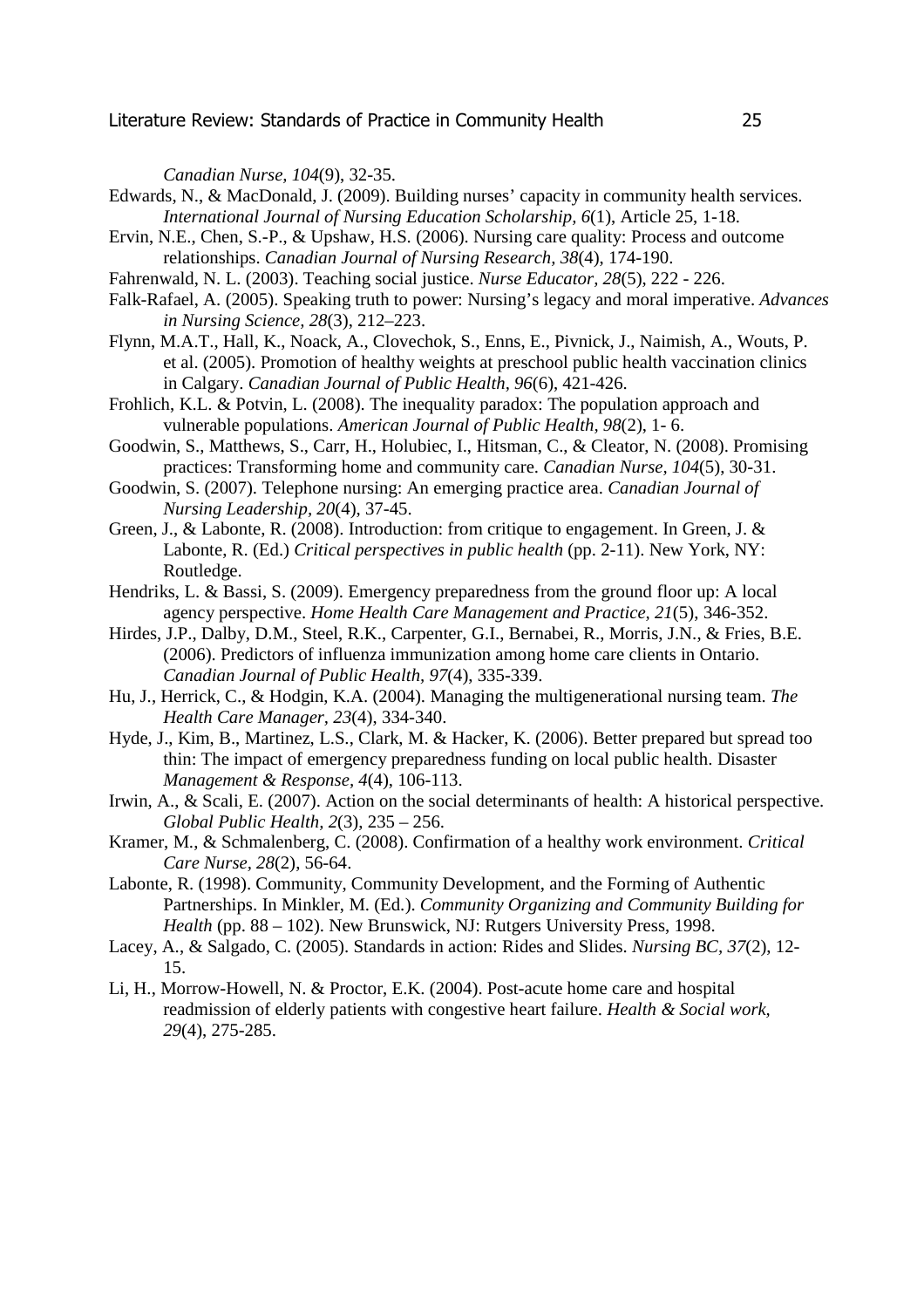- Liberman, S. (2007). Nursing's ethical obligation: Harm reduction. *SRNA Newsbulletin, 9*(4), 26. Retrieved August 3, 2010 from http://www.srna.org/images/stories/pdfs/communications/newsbulletin/bulletin\_oct\_07.p df
- Lokanc-DiluzioW., Nelson, A., Wayne, J.L., & Hettler, J.B. (2008). Sexually transmitted infections and blood borne pathogens. In Stamler, L. & Yiu, L. (Eds.) (2008). Community health nursing: A Canadian perspective.  $(2<sup>nd</sup> Ed.)$ , Chapter 29, pp. 395-404.
- Mackay, G., & Risk, M. (2001). Building quality practice settings: An attributes model. *Canadian Journal of Nursing Leadership, 14*(3), 19-27.
- Maeder A. (2008). *Telehealth standards directions supporting better patient care.* Presented at Australia's 2008 Health Informatics Conference. Retrieved March 27, 2011 from http://www.hisa.org.au/system/files/u2233/36-Chapter31.pdf
- McKay, M. (2009). Public Health Nursing in Early 20th Century Canada. *Canadian Journal of Public Health, 100*(4), 250-251.
- McMurray, A. (2007). *Community health and wellness: A socio-ecological approach.* (3rd Edition). St. Louis: Mosby.
- Meagher-Stewart, D., Edwards, N., Aston, M., & Young, L. (2009). Population health surveillance practice of public health nurses. *Public Health Nursing, 26*(6), 553-560.
- Mikkonen, J., & Raphael, D. (2010). *Social determinants of health: The Canadian facts.*  Toronto: York University School of Health Policy and Management. Retrieved August 8, 2010 from http://www.thecanadianfacts.org/The\_Canadian\_Facts.pdf
- Mildon B. (1998). Community Health Nurses in Action: Ice Storm '98. *Registered Nurse Journal, 10*(2), 7-8.
- New Brunswick Department of Health (2010). *Summary report: 2009 Pandemic H1N1 mass immunization in New Brunswick First Nations Communities.* Author: Fredericton, NB. Retrieved August 6, 2010 from http://www.gnb.ca/0053/h1n1/pdf/NB%20FN%20H1N1%20Pandemic%20Immunization %20Summary%202010%20Final%20EN.pdf
- Nic Philibin, C., Griffiths, C., Byrne, G., Horan, P., Brady, A., Begley, C. (2010). The role of the public health nurse in a changing society. *Journal of Advanced Nursing, 66*(4), 743- 752.
- Nielsen, E., Bullock-Piascik, J., Sabiston, C. & Scott, T. (2010). A virtual gathering: Imparting knowledge and sharing wisdom. *Wound Care Canada, 8*(2), 16-18. Retrieved August 6, 2010 from

http://www.saintelizabeth.com/sites/default/files/Pages%20from%20CAWC\_Vol8\_No2\_ Ed\_only\_SEHC.pdf

- ParaMed (2008). *News: ParaMed continues to implement CellTrak's real time GPS automation s service in Ontario, Canada.* Retrieved August 5, 2010 from http://www.paramed.com/homecare/media/celltrak/
- Polivka, B.J., Stanley, S.A.R., Gordon, D., Taulbee, K., Kieffer, G., & McCorkle, S.M. (2008). Public health nursing competencies for public health surge events. *Public Health Nursing, 25(*2), 159-165.
- Professional Testing Inc. (2010). *Test topics: Glossary.* Retrieved August 4, 2010 from http://www.proftesting.com/test\_topics/glossary.php?letter=s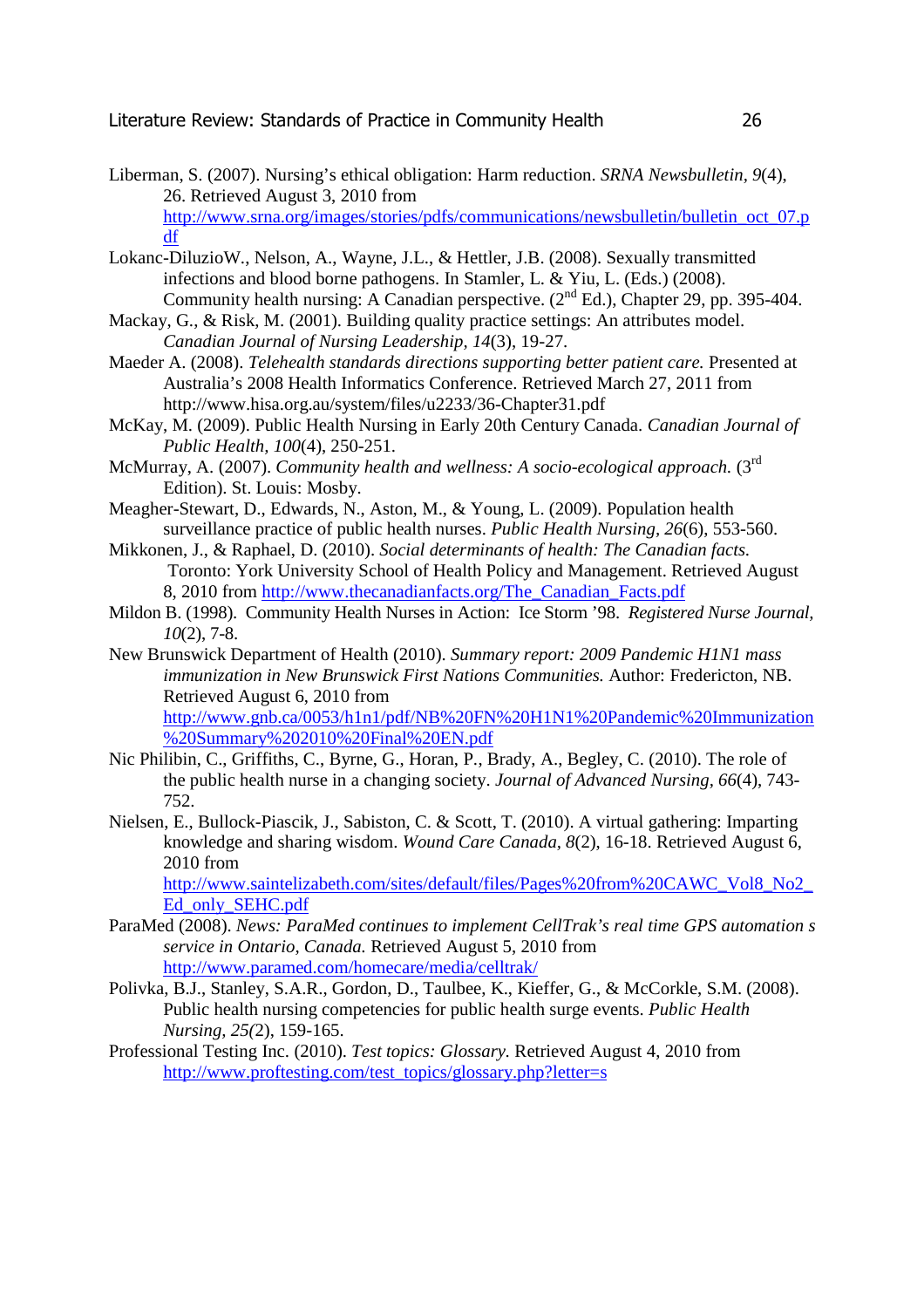- Public Health Agency of Canada (2007). *Skills enhancement for public health: Building a solid foundation for public health practice.* Retrieved August 6, 2010 from http://www.phacaspc.gc.ca/sehs-acss/about-eng.php
- Public Health Agency of Canada (2008). *Core competencies for public health in Canada: Release 1.0.* Ottawa: Author. Retrieved July 29, 2010 from http://www.phacaspc.gc.ca/ccph-cesp/pdfs/cc-manual-eng090407.pdf
- Quality Worklife-Quality Healthcare Collaborative (2007). *Within our grasp: A healthy workplace action strategy for success and sustainability in Canada's Healthcare System.* Retrieved August 5, 2010 from http://www.qwqhc.ca/docs/2007-QWQHC-Within-Our-Grasp.pdf
- Racher, F.E. & Annis, R.C. (2008) Community health action model: Health promotion by the community. *Research and Theory for Nursing Practice: An International Journal, 22*(3), 182-191.
- Registered Nurses Association of Ontario (2003). *SARS Unmasked: Celebrating resilience, exposing vulnerability.* Toronto: Author. Retrieved August 5, 2010 from http://www.rnao.org/Storage/24/1891\_SARS\_Report\_June\_04.pdf
- Reimer-Kirkham, S. & Browne, A. (2006). Toward a critical theoretical interpretation of social justice discourses in nursing. *Advances in Nursing Science, 29*(4), 324-339.
- Rogoski, R.R. (2005). Wireless by design. *Health Management Technology, 26*(1), 14, 16, 20, 22.
- Saint Elizabeth Health Care (2010). *News: Saint Elizabeth Health Care launches mobile technology to enhance client experience.* Retrieved August 5, 2010 from http://www.saintelizabeth.com/news/saint-elizabeth-health-care-launches-mobiletechnology-enhance-client-experience
- Sanchez, I. (2009). Implementation of a point of care system in home health. *Home Healthcare Nurse, 27*(10), 613-629.
- Schim, S. M., Benkert, R., Bell, S. E., Walker, D. S., & Danford, C.A. (2007). Social justice: Added metaparadigm concept for urban health nursing *Public Health Nursing, 24*(1), 73- 80.
- Schofield, R., Valaitis, R., Akhtar-Danesh, N., Baumann, A., Martin-Meisner, R., & Underwood, J. (2009). *Phase 2: Strengthening the Quality of Community Health Nursing Practice: A Pan-Canadian Survey of Community Health Nurses' Continuing Education Needs*. Hamilton, ON: McMaster University, School of Nursing submitted to Community Health Nurses Association of Canada.
- Schofield, R., Ganann, R., Brooks, S., McGugan, J., Dalla Bona, K., Betker, C.,…Watson, C. Dilworth, K., Parton, L. et al., (2010). Community health nursing vision for 2020: Shaping the future. *Western Journal of Nursing Research*, July 26<sup>th</sup>, 1-22.
- Spitz, B., Fraker, C., Meyer, C.P., & Peterson, T. (2007). Evolution of evidence-based guidelines for home care: Wisconsin's experience. *Home Healthcare Nurse, 25*(5), 327-334.
- St. Pierre, M. (2007). Legislative and regulatory considerations for home health nurses. *Home Healthcare Nurse, 25*(3), 216-217.
- Sturm, B.A. (2009). Principles of servant-leadership in community health nursing. *Home Health Care Management & Practice, 21*(2), 82-89.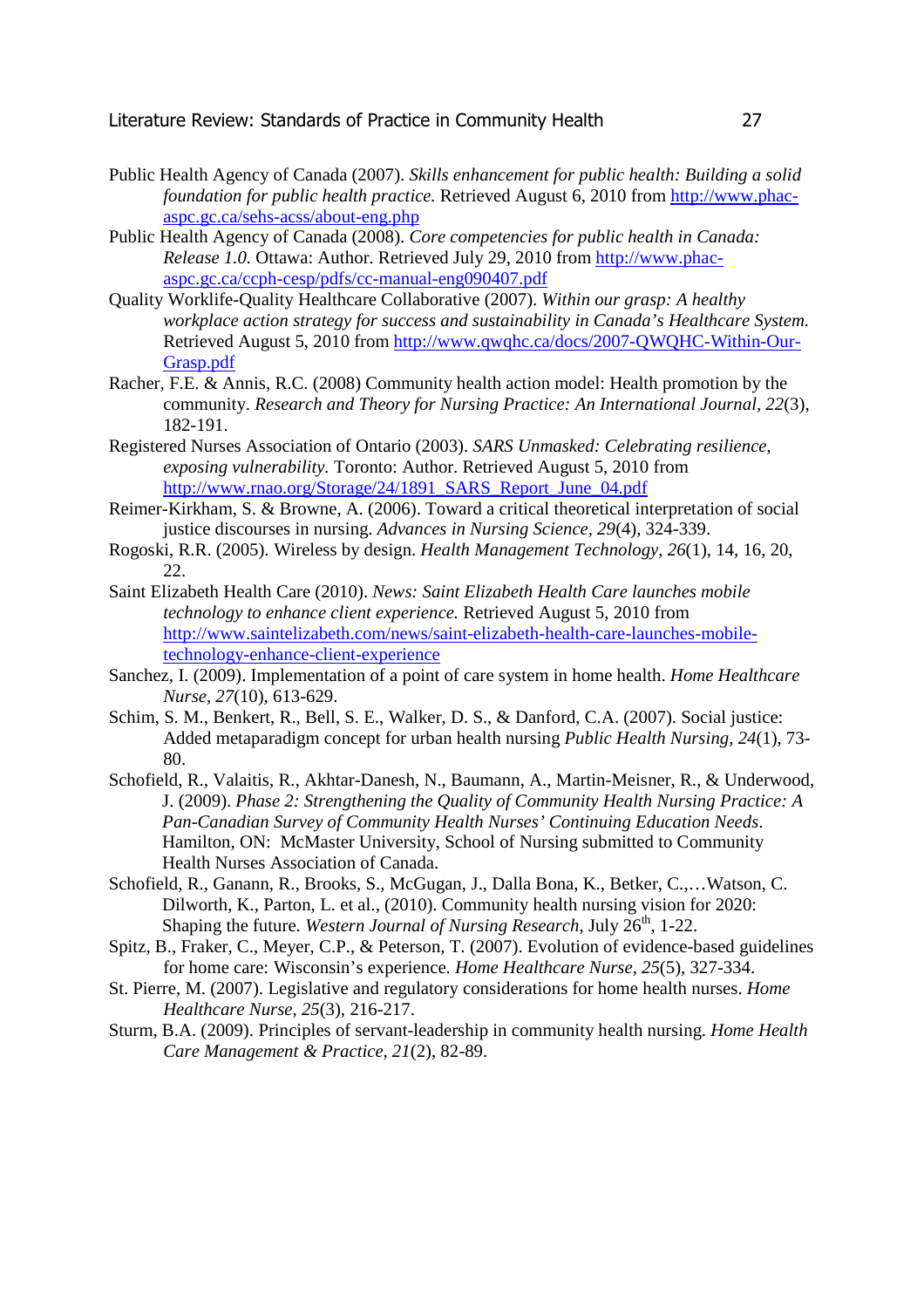- Underwood, J.M., Mowat, D.L., Meagher-Stewart, D.M., Deber, R.B., Baumann, A.O., MacDonald, M.B.,… Munroe, V.J. (September/ October, 2009) Building Community and Public Health Nursing Capacity: A Synthesis Report of the National Community Health Nursing Study *Canadian Journal of Public Health*
- Tagliareni, M.E., & King, E.S. (2006). Documenting health promotion services in community based nursing centres. *Holistic Nursing Practice, 20*(1), 20-26.
- Victorian Order of Nurses Canada (2008). News release: *Improving client care at VON's fingertips—VON nurses receive PDAs.* Retrieved August 5, 2010 from http://www.von.ca/doc/News%20Releases/NR\_PDA.pdf
- Weeber, S.C. (2007). Home health care after hurricanes Katrina and Rita: A report from the field. *Home Health Care Management & Practice, 19(*2), 104-111.
- Wilson, B., Squires, M., Widger, K., Cranley, L., & Tourangeau, A. (2008). Job satisfaction among a multigenerational nursing workforce. *Journal of Nursing Management, 16,* 716- 723.
- Woods, M.A. (2010). Public health intervention model: Impact on Australian community and mental health nursing students' practice. *International Journal of Nursing Education Scholarship, 7*(1), Article 17, 1 – 19.
- World Health Organization. (1986). *The Ottawa charter for health promotion.* Geneva: Author.
- World Health Organization (2008). *Closing the gap in a generation: Health equity through Action on the social determinants of health. Final report of the Commission on Social Determinants of Health* Geneva: Author. Retrieved August 8, 2010 from http://whqlibdoc.who.int/publications/2008/9789241563703\_eng.pdf
- Young, K., & Duggan, L. (2010). Consulting with patients: Part two. *Journal of Community Nursing, 24*(3), 35-37.